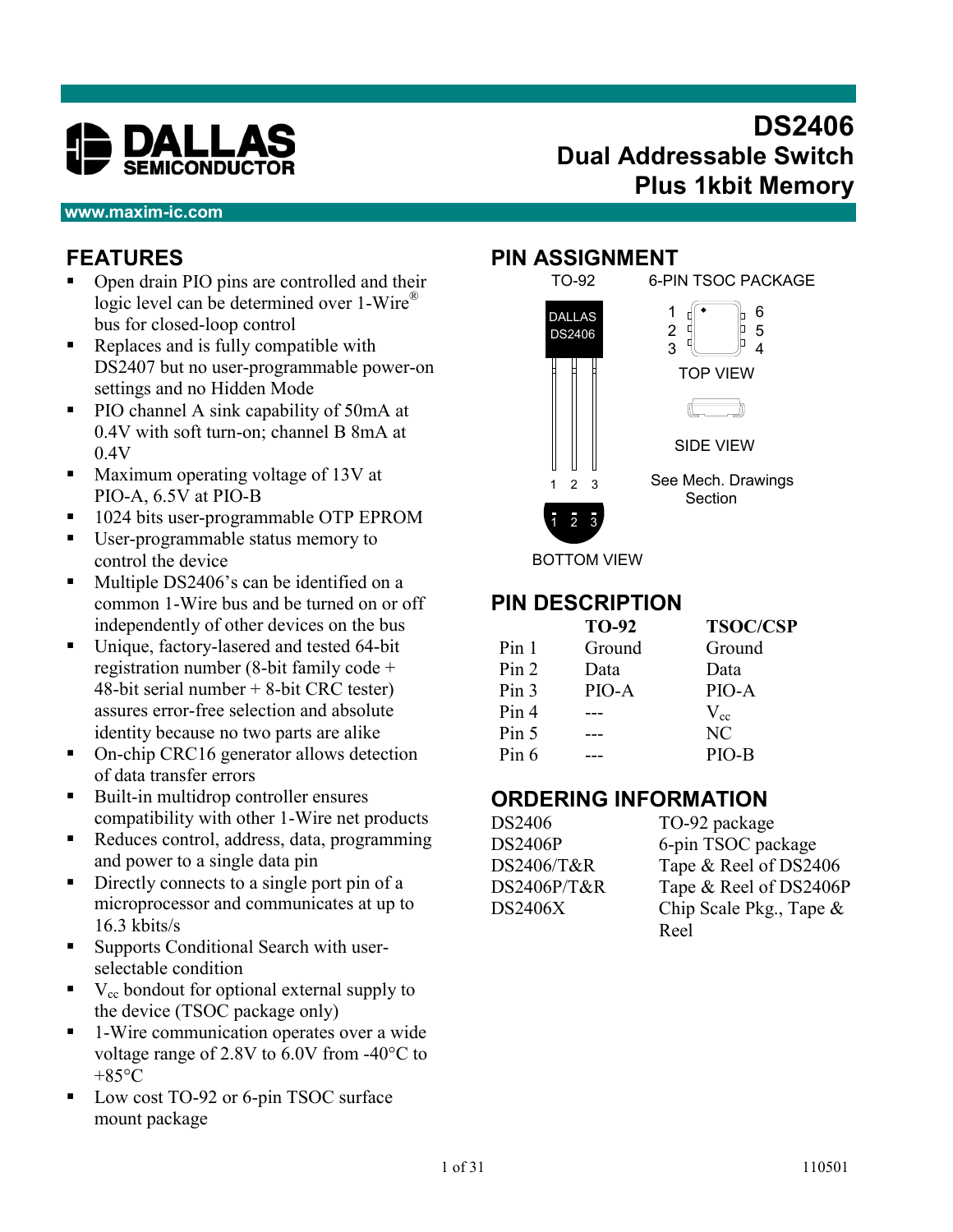# **ADDRESSABLE SWITCH DESCRIPTION**

The DS2406 Dual Addressable Switch™ Plus Memory offers a simple way to remotely control a pair of open drain transistors and to monitor the logic level at each transistor's output via the 1-Wire bus for closed loop control. Each DS2406 has its own 64-bit ROM registration number that is factory lasered into the chip to provide a guaranteed unique identity for absolute traceability. The device's 1024 bits of EPROM can be used as electronic label to store information such as switch function, physical location, and installation date. Communication with the DS2406 follows the standard Dallas Semiconductor 1-Wire protocol and can be accomplished with minimal hardware such as a single port pin of a microcontroller. Multiple DS2406 devices can reside on a common 1-Wire network and be operated independently of each other. Individual devices will respond to a Conditional Search command if they qualify for certain user-specified conditions, which include the state of the output transistor, the static logic level or a voltage transition at the transistor's output.



# **DS2406 BLOCK DIAGRAM** Figure 1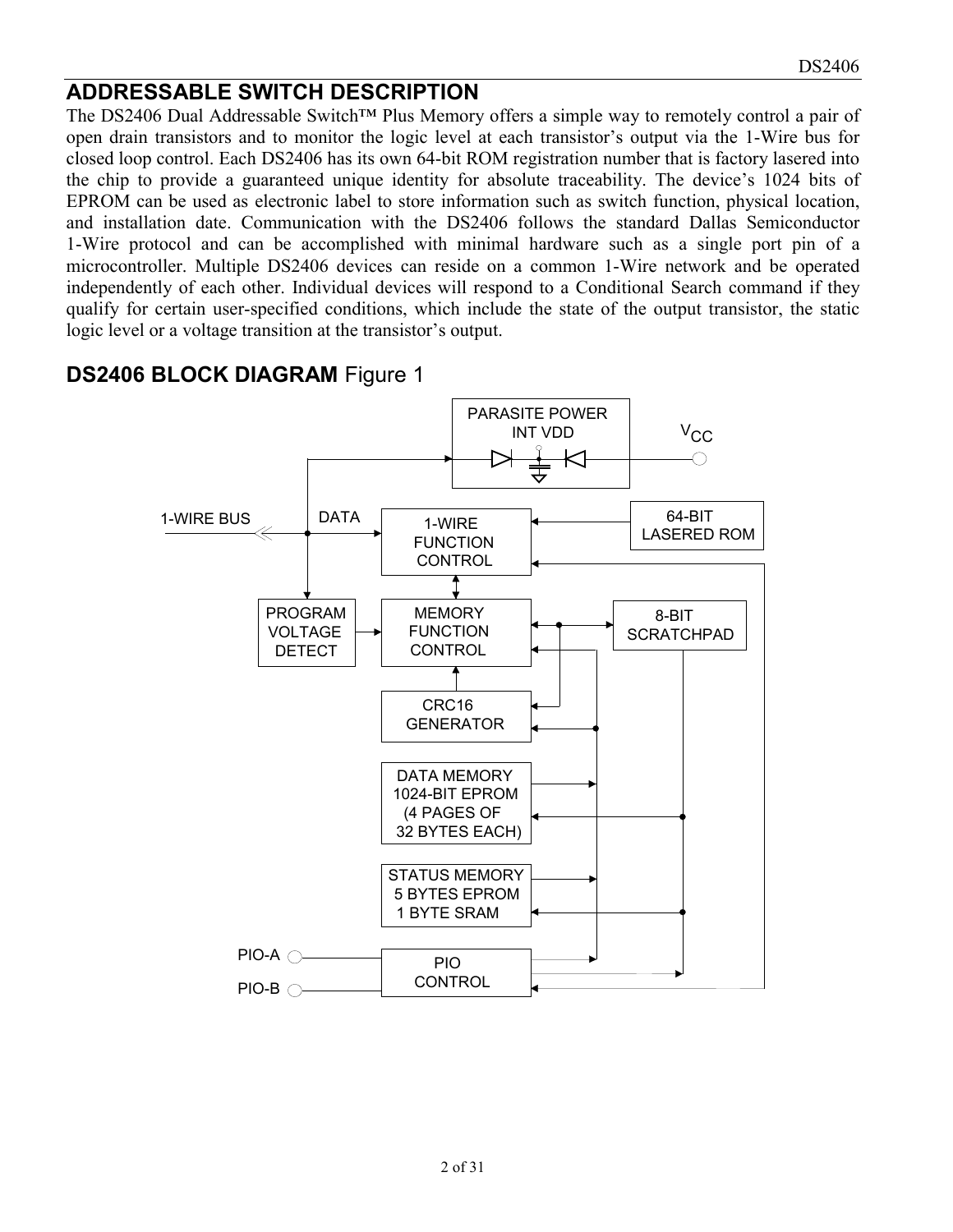# **OVERVIEW**

The block diagram in Figure 1 shows the relationships between the major control and memory sections of the DS2406. The device has four major data components: 64-bit lasered ROM, 1024 bits of EPROM data memory, status memory, and the PIO-control block. The hierarchical structure of the 1-Wire protocol is shown in Figure 2. The bus master must first provide one of the five ROM function commands: Read ROM, Match ROM, Search ROM, Skip ROM, or Conditional Search ROM. The protocol required for these ROM functions is described in Figure 13. After a ROM functions command is successfully executed, the PIO-control and memory functions become accessible and the master may provide any one of the six memory- and control function commands. The protocol for these functions is described in Figure 7. All data is read and written least significant bit first.

# **HIERARCHICAL STRUCTURE FOR 1-Wire PROTOCOL** Figure 2

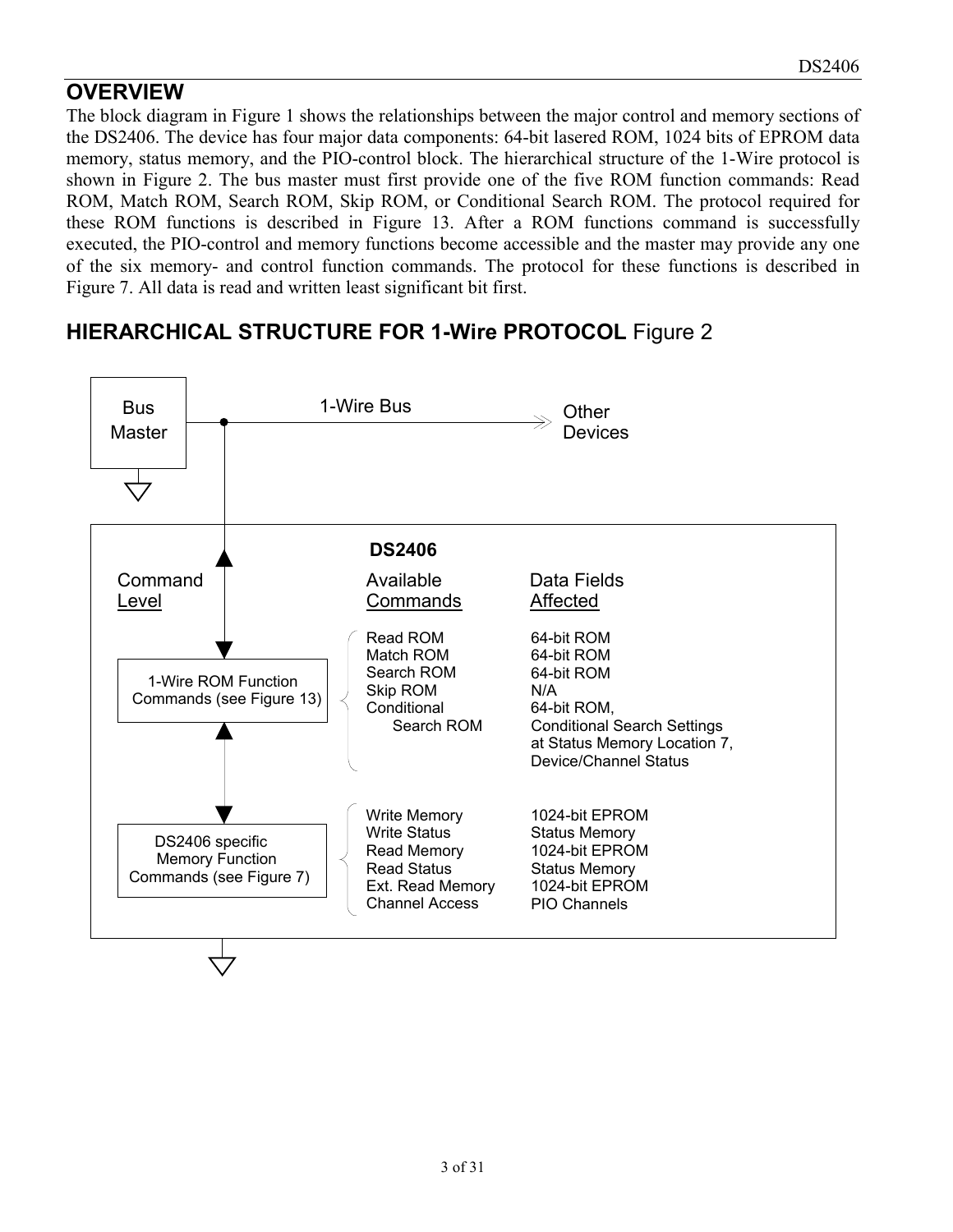## **PARASITE POWER**

The DS2406 can derive its power entirely from the 1-Wire bus by storing energy on an internal capacitor during periods of time when the signal line is high. During low times the device continues to operate off of this "parasite" power source until the 1-Wire bus returns high to replenish the parasite (capacitor) supply. In applications where the device may be temporarily disconnected from the 1-Wire bus or where the low-times of the 1-Wire bus may be very long the  $V_{CC}$  pin may be connected to an external voltage supply to maintain the device status.

When writing to the EPROM memory, the 1-Wire communication occurs at normal voltage levels and then is pulsed momentarily to the programming voltage to cause the selected EPROM bits to be programmed. The bus master must be able to provide 12V and 10mA to adequately program the EPROM portions of the device. During programming, only EPROM-based devices are allowed to be present on the 1-Wire bus.

## **64-BIT LASERED ROM**

Each DS2406 contains a unique ROM code that is 64 bits long. The first 8 bits are a 1-Wire family code. The next 48 bits are a unique serial number. The last 8 bits are a CRC of the first 56 bits. (See Figure 3). The 1-Wire CRC is generated using a polynomial generator consisting of a shift register and XOR gates as shown in Figure 4. The polynomial is  $X^8 + X^5 + X^4 + 1$ . Additional information about the Dallas 1-Wire Cyclic Redundancy Check is available in Application Note 27 or the Book of DS19xx iButton® Standards. The shift register bits are initialized to zero. Then starting with the least significant bit of the family code, 1 bit at a time is shifted in. After the 8th bit of the family code has been entered, then the serial number is entered. After the 48th bit of the serial number has been entered, the shift register contains the CRC value. Shifting in the 8 bits of CRC should return the shift register to all zeros. The 64-bit ROM and the 1-Wire Function Control section allow the DS2406 to operate as a 1-Wire device and follow the protocol detailed in the section "1-Wire Bus System".

# MSB LSB 8-Bit CRC Code 48-Bit Serial Number 8-Bit Family Code (12h) MSB LSB MSB LSB MSB LSB MSB LSB MSB LSB LSB MSB LSB MSB LSB MSB LSB LSB MSB LSB LSB LSB MSB LSB LSB LSB LSB MSB LSB LSB  $\sim$  LSB MSB LSB  $\sim$  LSB MSB LSB  $\sim$  LSB MSB LSB LSB MSB LSB LSB MSB LSB LSB MSB LSB MSB LSB MSB LSB **1-WIRE CRC GENERATOR** Figure 4 Polynomial =  $X^8 + X^5 + X^4 + 1$



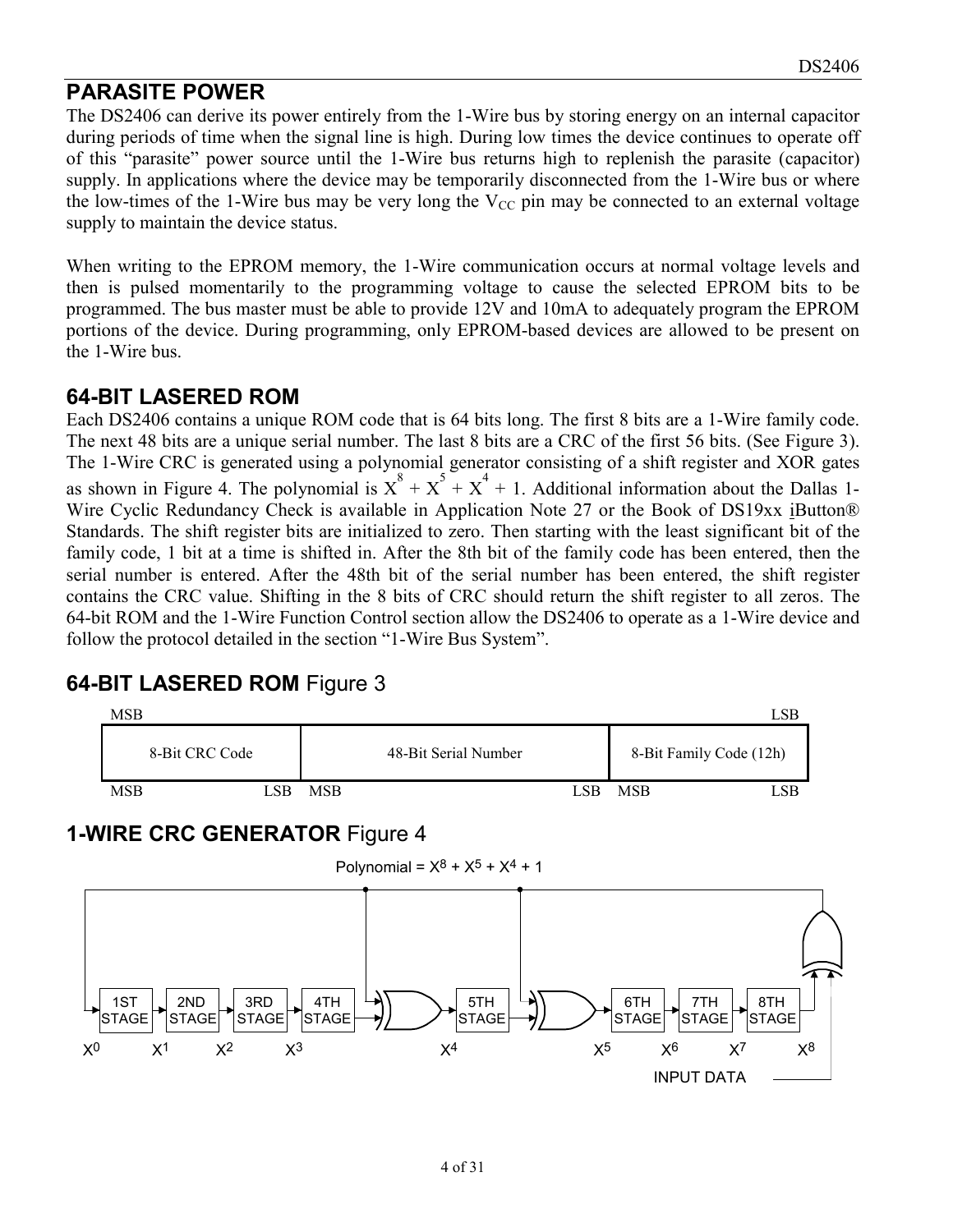# **MEMORY MAP**

The DS2406 has two memory sections, called data memory and status memory. The data memory consists of 1024 bits of one-time programmable EPROM organized as 4 pages of 32 bytes each. The address range of the device's status memory is 8 bytes. The first seven bytes of status memory (addresses 0 to 6) are implemented as EPROM. The eighth byte (address 7) consists of static RAM. The complete memory map is shown in Figure 5. The 8-bit scratchpad is an additional register that acts as a buffer when writing the memory. Data is first written to the scratchpad and then verified by reading a 16-bit CRC from the DS2406 that confirms proper receipt of the data and address. This process ensures data integrity when programming the memory. If the buffer contents are correct, the bus master should transmit a programming pulse (EPROM) or a dummy byte FFh (RAM) to transfer the data from the scratchpad to the addressed memory location. The details for reading and programming the DS2406 are given in the Memory Function Commands section.

# **DS2406 MEMORY MAP** Figure 5

|                          |        |              |    |                      | 8-Bit Scratchpad |                                   |                  |  |  |  |
|--------------------------|--------|--------------|----|----------------------|------------------|-----------------------------------|------------------|--|--|--|
|                          |        | Page #       |    | <b>Address Range</b> |                  | <b>Description</b>                |                  |  |  |  |
|                          |        | $\theta$     |    | 0000h to 001Fh       |                  | 32-Byte final storage Data Memory |                  |  |  |  |
| $1K-Bit$<br><b>EPROM</b> |        |              |    |                      | 0020h to 003Fh   | 32-Byte final storage Data Memory |                  |  |  |  |
|                          |        | 2            |    | 0040h to 005Fh       |                  | 32-Byte final storage Data Memory |                  |  |  |  |
|                          |        | 3            |    | 0060h to 007Fh       |                  | 32-Byte final storage Data Memory |                  |  |  |  |
|                          |        |              |    |                      |                  |                                   |                  |  |  |  |
| 8 Bytes                  |        | Valid Device |    | Factory              | Redirection      | Bitmap of                         | Write-Protect    |  |  |  |
| <b>Status</b><br>Memory  |        | Settings     | 00 | Test Byte            | <b>Bytes</b>     | <b>Used Pages</b>                 | <b>Bits Data</b> |  |  |  |
|                          | (SRAM) |              |    |                      |                  | Memory                            |                  |  |  |  |

Г

## **DS2406 STATUS MEMORY MAP Figure 6**

| <b>ADDRESS</b> | BIT7                 | <b>BIT 6</b> | ັ<br>BIT <sub>5</sub> | BIT <sub>4</sub> | BIT <sub>3</sub>               | BIT <sub>2</sub> | BIT <sub>1</sub> | <b>BIT 0</b>     |
|----------------|----------------------|--------------|-----------------------|------------------|--------------------------------|------------------|------------------|------------------|
| $0$ (EPROM)    | BM3                  |              | BM1                   | BM0              | WP3                            | WP <sub>2</sub>  | WP1              | WP <sub>0</sub>  |
| 1 (EPROM)      |                      |              |                       |                  |                                |                  | Redir. 0         | Redir. 0         |
| $2$ (EPROM)    |                      |              |                       |                  |                                |                  | Redir. 1         | Redir. 1         |
| $3$ (EPROM)    |                      |              |                       |                  |                                |                  | Redir 2          | Redir 2          |
| 4 (EPROM)      |                      |              |                       |                  |                                |                  | Redir 3          | Redir 3          |
| $5$ (EPROM)    |                      |              |                       |                  | <b>EPROM Factory Test byte</b> |                  |                  |                  |
| 6 (EPROM)      |                      |              |                       |                  | Don't care, always reads 00    |                  |                  |                  |
| 7(SRAM)        | Supply               | PIO-B        | PIO-A                 | CSS4             | CSS <sub>3</sub>               | CSS <sub>2</sub> | CSS <sub>1</sub> | CSS <sub>0</sub> |
|                | Indication           | Channel      | Channel               | Channel          | Channel                        | Source           | Source           | Polarity         |
|                | $(\text{read only})$ | Flip-flop    | Flip-flop             | Select           | Select                         | Select           | Select           |                  |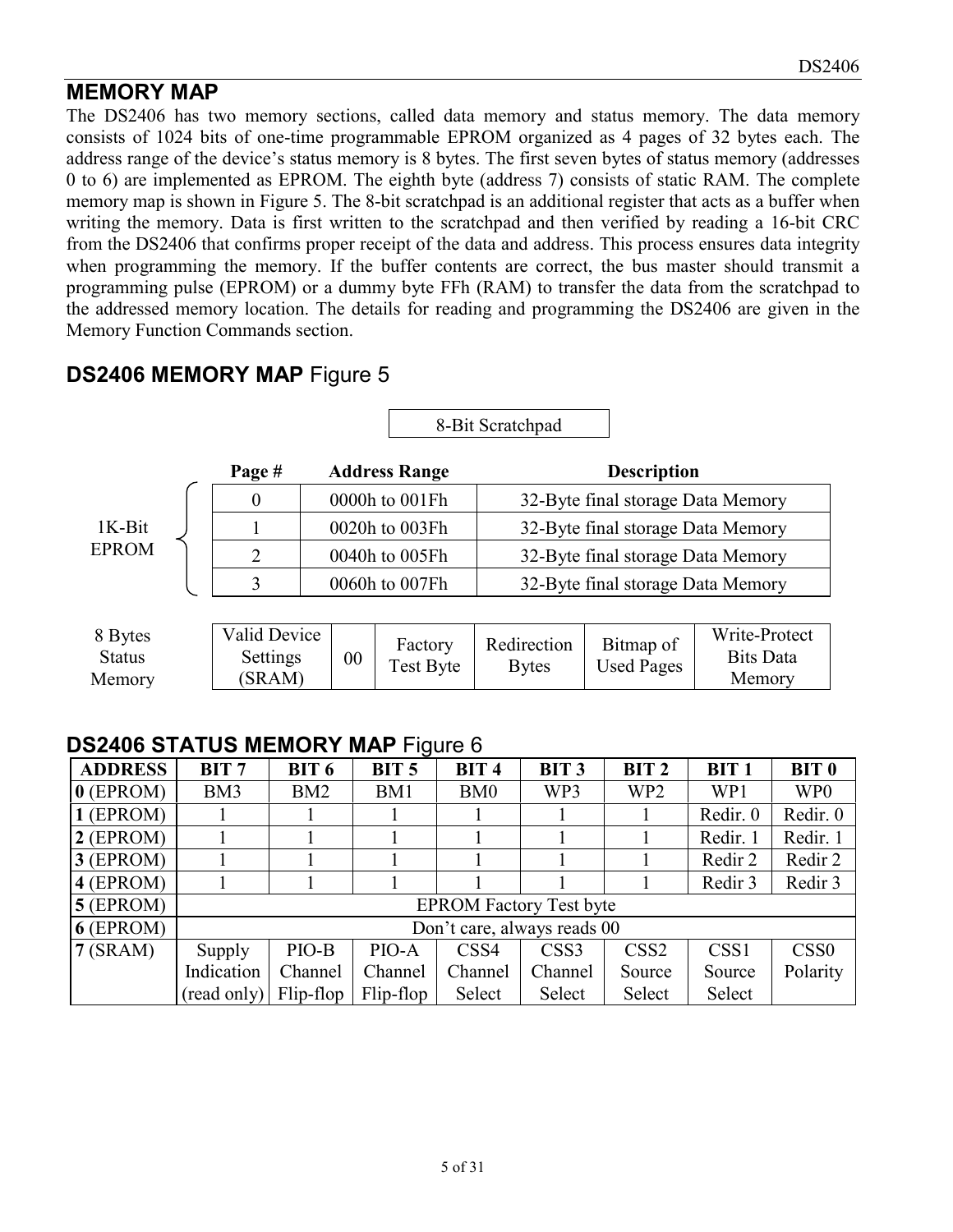## **STATUS MEMORY**

The Status Memory can be read or written to indicate various conditions to the software interrogating the DS2406. These conditions include special features for the data memory, definition of the settings for the Conditional Search as well as the channel flip-flops and the external power supply indication. How these functions are assigned to the bits of the Status Memory is detailed in Figure 6.

The first 4 bits of the Status Memory (address 0, bits 0 to 3) contain the Write Protect Page bits which inhibit programming of the corresponding page in the 1024-bit data memory area if the appropriate write protection bit is programmed. Once a bit has been programmed in the Write Protect Page section of the Status Memory, the entire 32-byte page that corresponds to that bit can no longer be altered but may still be read. The remaining 4 bits of Status Memory location 0 are reserved for use by the iButton operating software TMEX. Their purpose is to indicate which memory pages are already in use. Originally, all of these bits are unprogrammed, indicating that the device does not contain any data. As soon as data is written to any page of the device under control of TMEX, the bit inside this bitmap corresponding to that page will be programmed to 0, marking this page as used. These bits are application flags only and have no impact on the internal logic of the DS2406.

The next four bytes of the Status Memory (addresses 1 to 4) contain the Page Address Redirection Bytes which indicate if one or more of the pages of data in the 1024-bits EPROM memory section have been invalidated by software and redirected to the page address contained in the appropriate redirection byte. The hardware of the DS2406 makes no decisions based on the contents of the Page Address Redirection Bytes. Since with EPROM technology bits can only be changed from a logical 1 to a logical 0 by programming, it is not possible to simply rewrite a page if the data requires changing or updating. But with space permitting, an entire page of data can be redirected to another page within the DS2406. Under TMEX, a page is redirected by writing the one's complement of the new page address into the Page Address Redirection Byte that corresponds to the original (replaced) page. This architecture allows the user's software to make a "data patch" to the EPROM by indicating that a particular page or pages should be replaced with those indicated in the Page Address Redirection Bytes.

Under TMEX, if a Page Address Redirection Byte has a FFh value, the data in the main memory that corresponds to that page is valid. If a Page Address Redirection Byte has some other hex value than FFh, the data in the page corresponding to that redirection byte is invalid. According to the TMEX definitions, the valid data will now be found at the one's complement of the page address indicated by the hex value stored in the associated Page Address Redirection Byte. A value of FDh in the redirection byte for page 1, for example, would indicate that the updated data is now in page 2. Since the data memory consists of four pages only, the 6 most significant bits of the redirection bytes cannot be programmed to zeros.

Status Memory location 5 serves as a test byte and is programmed to 00h at the factory. Status Memory location 6 has no function with the DS2406. It is factory-programmed to 00h to distinguish the DS2406 from the DS2407, which both share the same family code. A DS2407 with Status Memory location 6 programmed to 00h will power-up into hidden mode and will only respond if the bus master addresses it by a Match ROM command followed by the correct device ROM code. Conversely, a device that does respond to a Read ROM command with family code 12h can only be a DS2406 if its Status Memory location 6 reads 00h.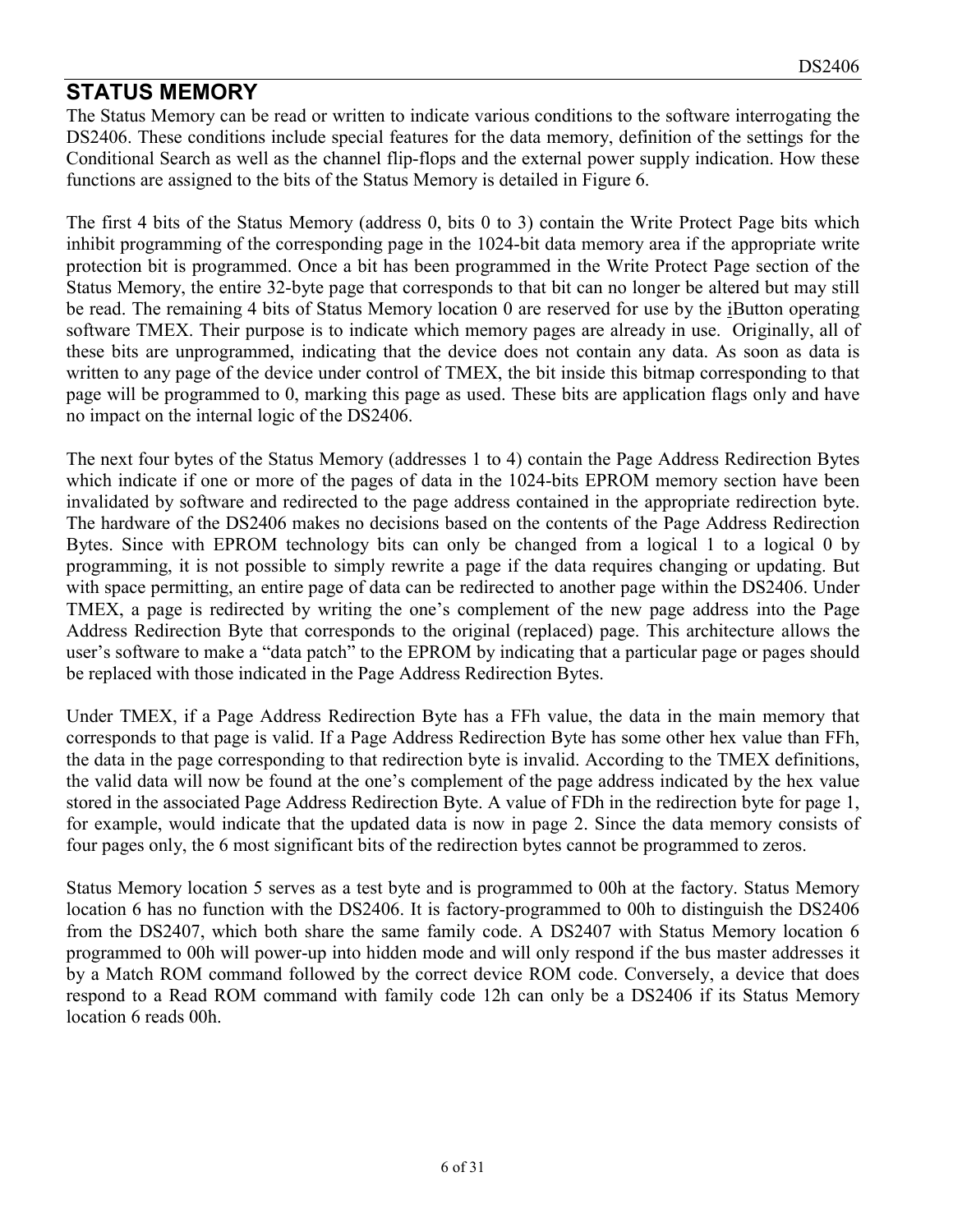Status Memory location 7 serves three purposes: 1) it holds the selection code for the Conditional Search function, 2) provides the bus master a memory mapped access to the channel flip-flops that control the PIO output transistors, and 3) allows the bus master to determine whether the device is hooked up to a  $V_{CC}$  power supply. Bit locations 0 to 4 store the conditional search settings. Their codes are explained in the section "ROM Function Commands" later in this document. The channel flip-flops are accessible through bit locations 5 and 6 as well as through the Channel Access function. The power-on default for the conditional search settings and the channel flip-flops is all 1's. Setting a channel flip-flop to 0 will make the associated PIO-transistor conducting or on; setting the flip-flop to 1 will switch the transistor off, which is identical to the power-on default. With the  $V_{CC}$  pin connected to a suitable power supply the power indicator bit 7 will read 1. The power supply indicator can also be read through the Channel Access function.

## **MEMORY FUNCTION COMMANDS**

The "Memory Function Flow Chart" (Figure 7) describes the protocols necessary for accessing the various data fields and PIO channels within the DS2406. The Memory Function Control section, 8-bit scratchpad, and the Program Voltage Detect circuit combine to interpret the commands issued by the bus master and create the correct control signals within the device. A three-byte protocol is issued by the bus master. It is comprised of a command byte to determine the type of operation and two address bytes to determine the specific starting byte location within a data field or to supply and exchange setup and status data when accessing the PIO channels. The command byte indicates if the device is to be read or written or if the PIO channels are to be accessed. Writing data involves not only issuing the correct command sequence but also providing a 12-volt programming voltage at the appropriate times. To execute a write sequence, a byte of data is first loaded into the scratchpad and then programmed into the selected address. Write sequences always occur a byte at a time. To execute a read sequence, the starting address is issued by the bus master and data is read from the part beginning at that initial location and continuing to the end of the selected data field or until a reset sequence is issued. All bits transferred to the DS2406 and received back by the bus master are sent least significant bit first.

# **Read Memory [F0h]**

The Read Memory command is used to read data from the 1024-bit EPROM data memory field. The bus master follows the command byte with a two-byte address  $(TA1=(T7:T0), TA2=(T15:T8))$  that indicates a starting byte location within the data field. Since the data memory contains 128 bytes, T15:T8 and T7 should all be zero. With every subsequent read data time slot the bus master receives data from the DS2406 starting at the initial address and continuing until the end of the 1024-bits data field is reached or until a Reset Pulse is issued. If reading occurs through the end of memory space, the bus master may issue sixteen additional read time slots and the DS2406 will respond with a 16-bit CRC of the command, address bytes and all data bytes read from the initial starting byte through the last byte of memory. This CRC is the result of clearing the CRC generator and then shifting in the command byte followed by the two address bytes and the data bytes beginning at the first addressed memory location and continuing through to the last byte of the EPROM data memory. After the CRC is received by the bus master, any subsequent read time slots will appear as logical 1s until a Reset Pulse is issued. Any reads ended by a Reset Pulse prior to reaching the end of memory will not have the 16-bit CRC available.

Typically the software controlling the device should store a 16-bit CRC with each page of data to insure rapid, error-free data transfers that eliminate having to read a page multiple times to determine if the received data is correct or not. (See Book of DS19xx iButton Standards, Chapter 7 for the recommended file structure to be used with the 1-Wire environment). If CRC values are imbedded within the data it is unnecessary to read the end-of-memory CRC. The Read Memory command can be ended at any point by issuing a Reset Pulse.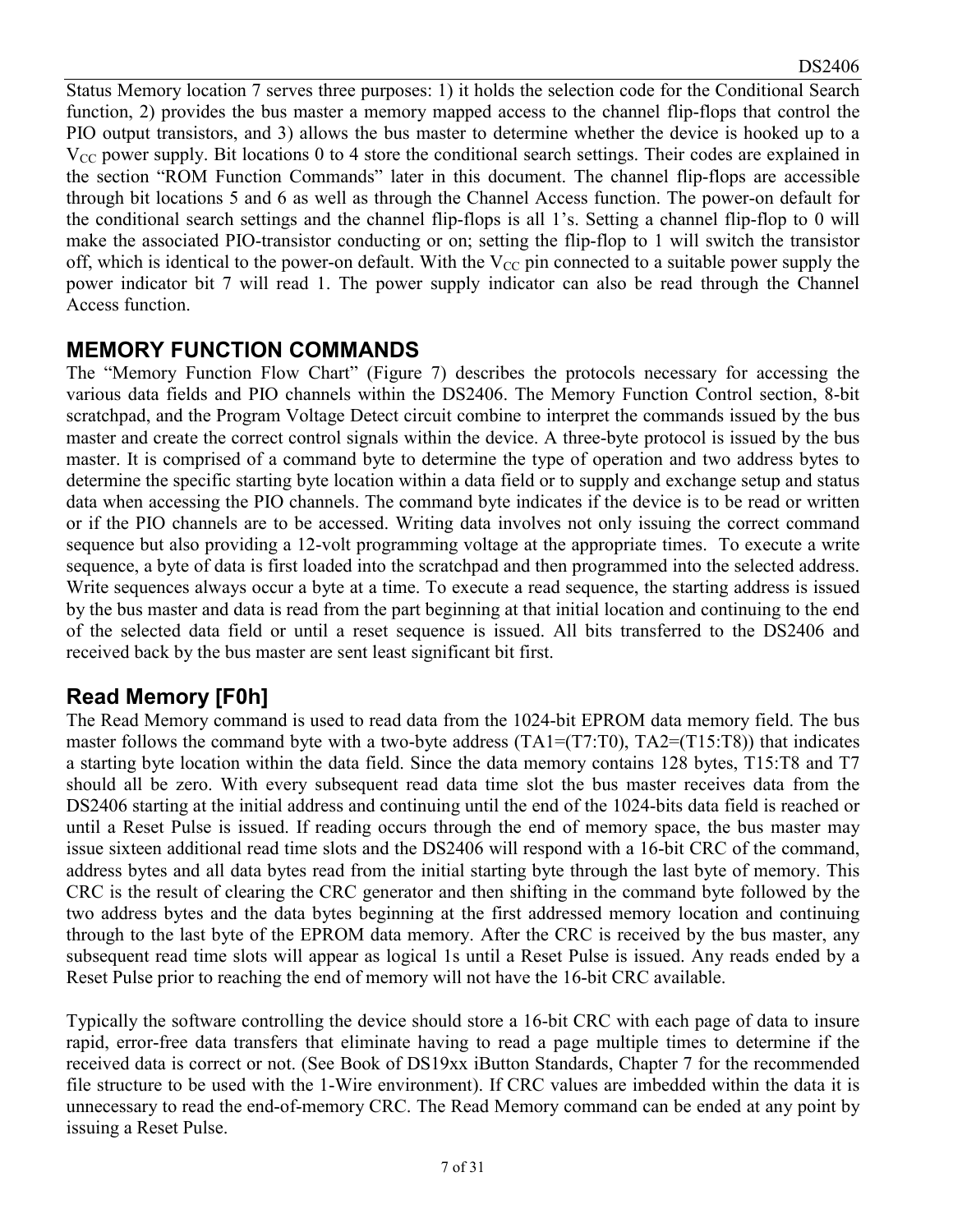## **Extended Read Memory [A5h]**

The Extended Read Memory command supports page redirection when reading data from the 1024-bit EPROM data field. One major difference between the Extended Read Memory and the basic Read Memory command is that the bus master receives the Redirection Byte (see description of Status Memory) first before investing time in reading data from the addressed memory location. This allows the bus master to quickly decide whether to continue and access the data at the selected starting page or to terminate and restart the reading process at the redirected page address.

In addition to page redirection, the Extended Read Memory command also supports "bit-oriented" applications where the user cannot store a 16-bit CRC with the data itself. With bit-oriented applications the EPROM information may change over time within a page boundary making it impossible to include an accompanying CRC that will always be valid. Therefore, the Extended Read Memory command concludes each page with the DS2406 generating and supplying a 16-bit CRC that is based on and therefore always consistent with the current data stored in each page of the 1024-bit EPROM data field.

After having sent the command code of the Extended Read Memory command, the bus master sends a two-byte address (TA1=(T7:T0), TA2=(T15:T8)) that indicates a starting byte location within the data field. By sending eight read data time slots, the master receives the Redirection Byte associated with the page given by the starting address. With the next sixteen read data time slots, the bus master receives a 16-bit CRC of the command byte, address bytes and the Redirection Byte. This CRC is computed by the DS2406 and read back by the bus master to check if the command word, starting address and Redirection Byte were received correctly.

If the CRC read by the bus master is incorrect, a Reset Pulse must be issued and the entire sequence must be repeated. If the CRC received by the bus master is correct, the bus master issues read time slots and receives data from the DS2406 starting at the initial address and continuing until the end of a 32-byte page is reached. At that point the bus master will send sixteen additional read time slots and receive a 16 bit CRC that is the result of shifting into the CRC generator all of the data bytes from the initial starting byte to the last byte of the current page.

With the next 24 read data time slots the master will receive the Redirection Byte of the next page followed by a 16-bit CRC of the Redirection Byte. After this, data is again read from the 1024-bits EPROM data field starting at the beginning of the new page. This sequence will continue until the final page and its accompanying CRC are read by the bus master.

The Extended Read Memory command provides a 16-bit CRC at two locations within the transaction flow chart: 1) after the Redirection Byte and 2) at the end of each memory page. The CRC at the end of the memory page is always the result of clearing the CRC generator and shifting in the data bytes beginning at the first addressed memory location of the EPROM data page until the last byte of this page. With the initial pass through the Extended Read Memory flow chart the 16-bit CRC value after the Redirection Byte is the result of shifting the command byte into the cleared CRC generator, followed by the two address bytes and the Redirection Byte. Subsequent passes through the Extended Read Memory flow chart will generate a 16-bit CRC that is the result of clearing the CRC generator and then shifting in the Redirection Byte only. After the 16-bit CRC of the last page is read, the bus master will receive logical 1s from the DS2406 until a Reset Pulse is issued. The Extended Read Memory command sequence can be ended at any point by issuing a Reset Pulse.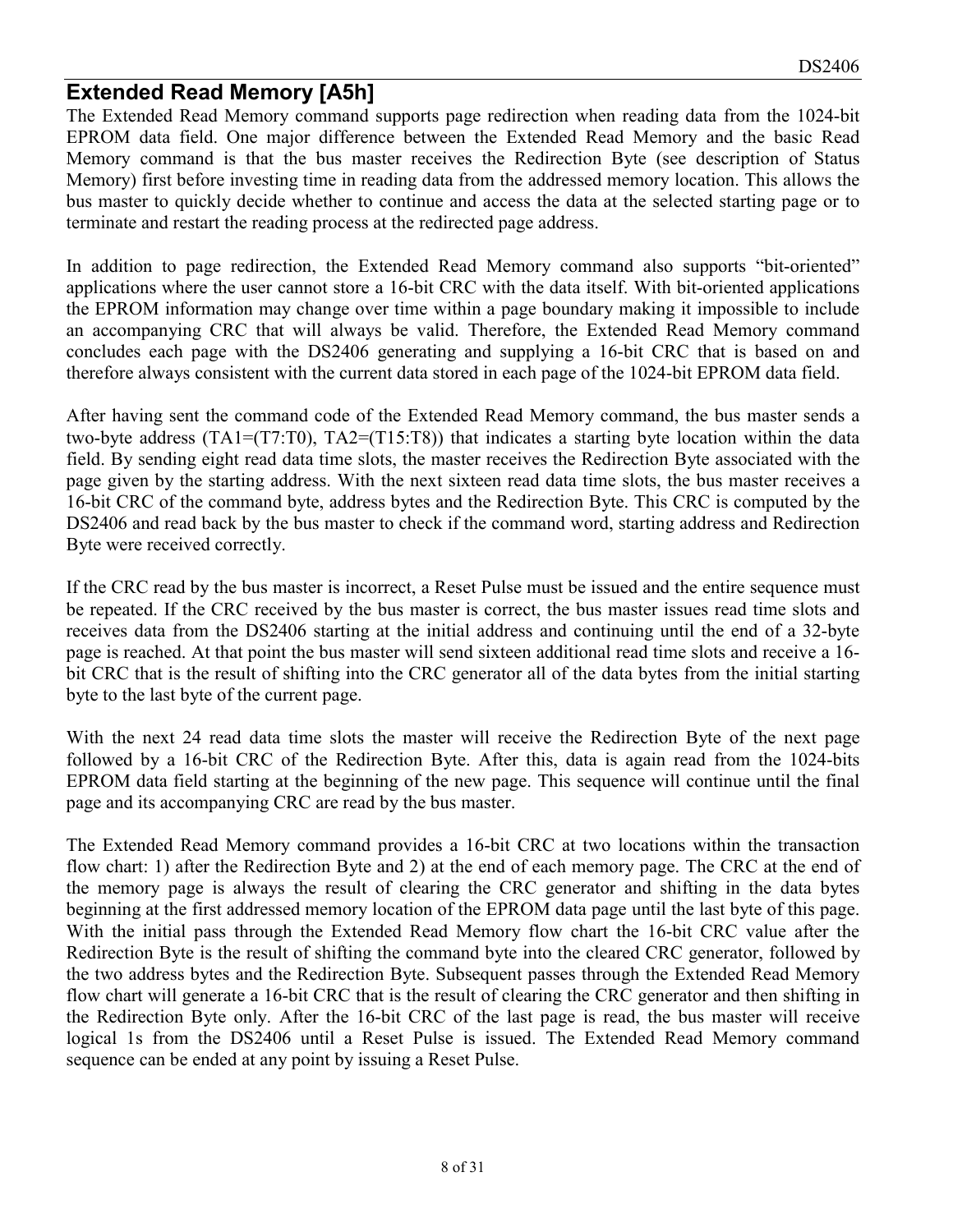## **WRITING EPROM MEMORY**

The function flow for writing to the Data Memory and Status Memory is almost identical. After the appropriate write command has been issued, the bus master will send a two-byte starting address (TA1=(T7:T0), TA2=(T15:T8)) and a byte of data (D7:D0). A 16-bit CRC of the command byte, address bytes, and data byte is computed by the DS2406 and read back by the bus master to confirm that the correct command word, starting address, and data byte were received.

If the CRC read by the bus master is incorrect, a Reset Pulse must be issued and the entire sequence must be repeated. If the CRC received by the bus master is correct, a programming pulse (12V on the 1-Wire bus for 480 µs) is issued by the bus master. Prior to programming, the entire unprogrammed EPROM memory field will appear as logical 1s. For each bit in the data byte provided by the bus master that is set to a logical 0, the corresponding bit in the selected byte of the EPROM memory is programmed to a logical 0 after the programming pulse has been applied.

After the 480 µs programming pulse is applied and the data line returns to the idle level (5V), the bus master issues eight read time slots to verify that the appropriate bits have been programmed. The DS2406 responds with the data from the selected EPROM address sent least significant bit first. This byte contains the bit-wise logical AND of all data ever written to this address. If the EPROM byte contains 1s in bit positions where the byte issued by the master contained 0s, a Reset Pulse should be issued and the current byte address should be programmed again. If the DS2406 EPROM byte contains 0s in the same bit positions as the data byte, the programming was successful and the DS2406 will automatically increment its address counter to select the next byte in the EPROM memory field. The new two-byte address will also be loaded into the 16-bit CRC generator as a starting value. The bus master will issue the next byte of data using eight write time slots.

As the DS2406 receives this byte of data into the scratchpad, it also shifts the data into the CRC generator that has been preloaded with the current address and the result is a 16-bit CRC of the new data byte and the new address. After supplying the data byte, the bus master will read this 16-bit CRC from the DS2406 with sixteen read time slots to confirm that the address incremented properly and the data byte was received correctly. If the CRC is incorrect, a Reset Pulse must be issued and the write sequence must be restarted. If the CRC is correct, the bus master will issue a programming pulse and the selected byte in memory will be programmed.

Note that the initial pass through the write flow chart will generate an 16-bit CRC value that is the result of shifting the command byte into the CRC generator, followed by the two address bytes, and finally the data byte. Subsequent passes through the write flow chart due to the DS2406 automatically incrementing its address counter will generate a 16-bit CRC that is the result of loading (not shifting) the new (incremented) address into the CRC generator and then shifting in the new data byte.

For both of these cases, the decision to continue (to apply a program pulse to the DS2406) is made entirely by the bus master, since the DS2406 will not be able to determine if the 16-bit CRC calculated by the bus master agrees with the 16-bit CRC calculated by the DS2406. If an incorrect CRC is ignored and the bus master applies a program pulse, incorrect programming could occur within the DS2406. Also note that the DS2406 will always increment its internal address counter after the receipt of the eight read time slots used to confirm the programming of the selected EPROM byte. The decision to continue is again made entirely by the bus master. Therefore if the EPROM data byte does not match the supplied data byte but the master continues with the write command, incorrect programming could occur within the DS2406. The write command sequence can be ended at any point by issuing a Reset Pulse.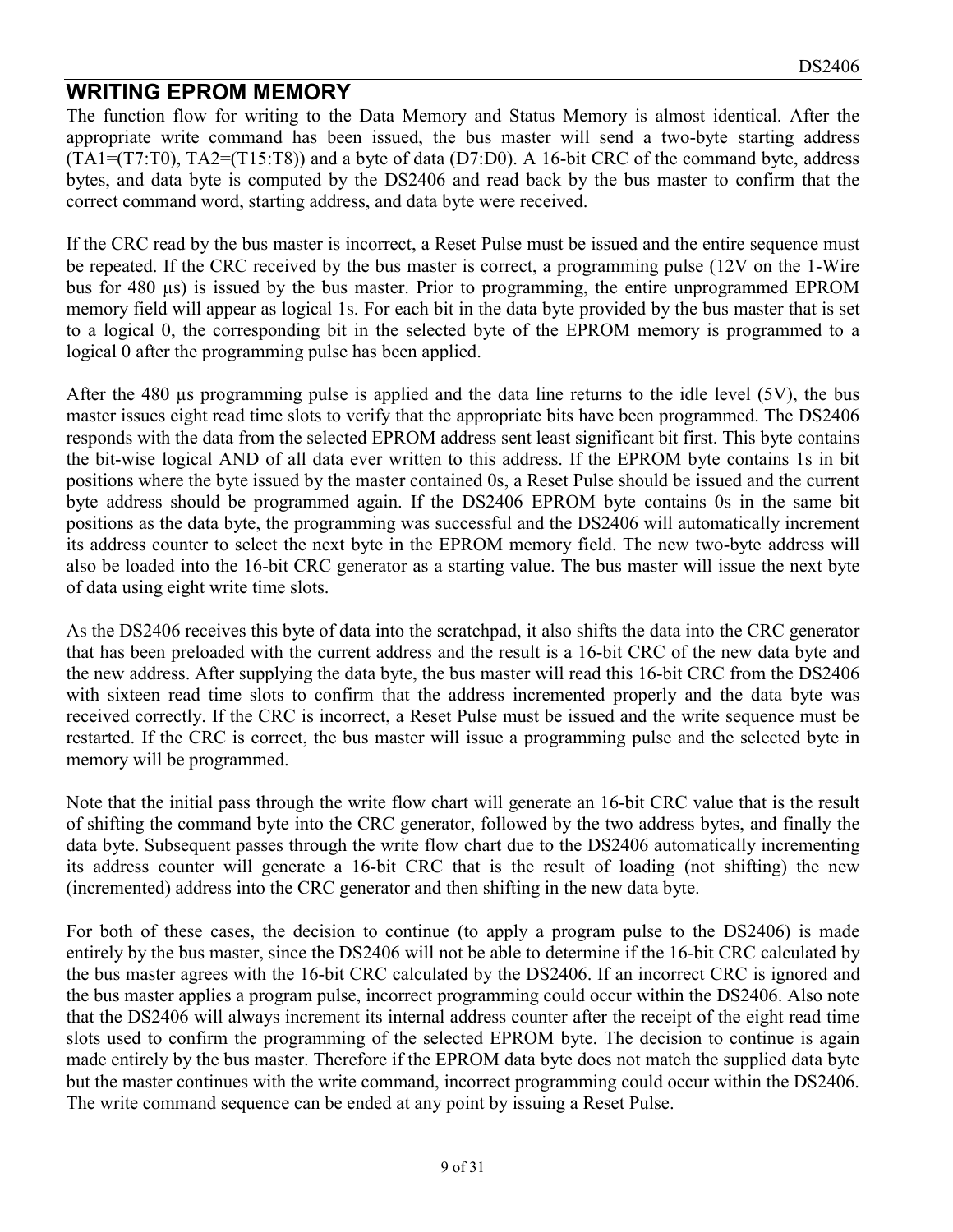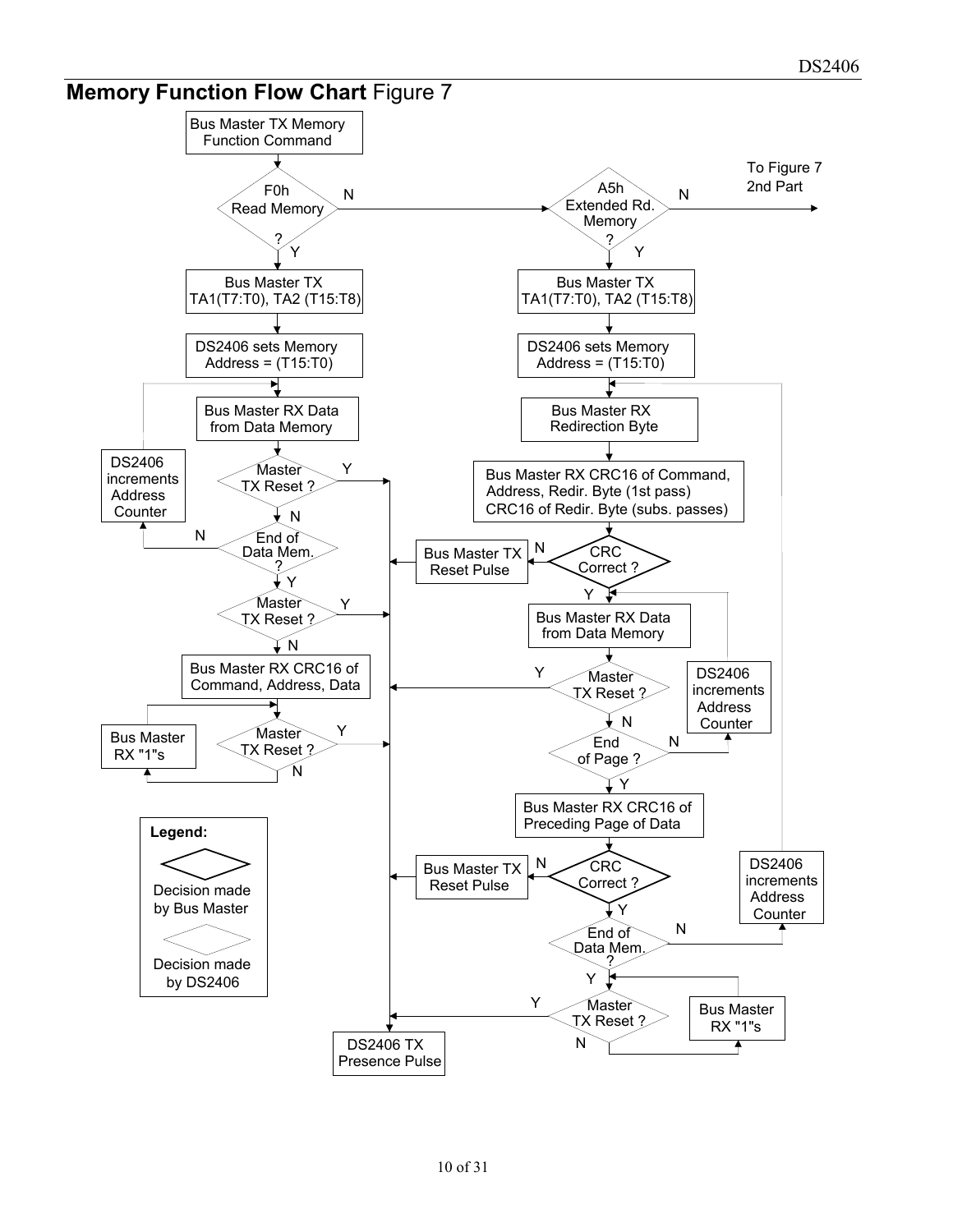# **Memory Function Flow Chart (continued) Figure 7**

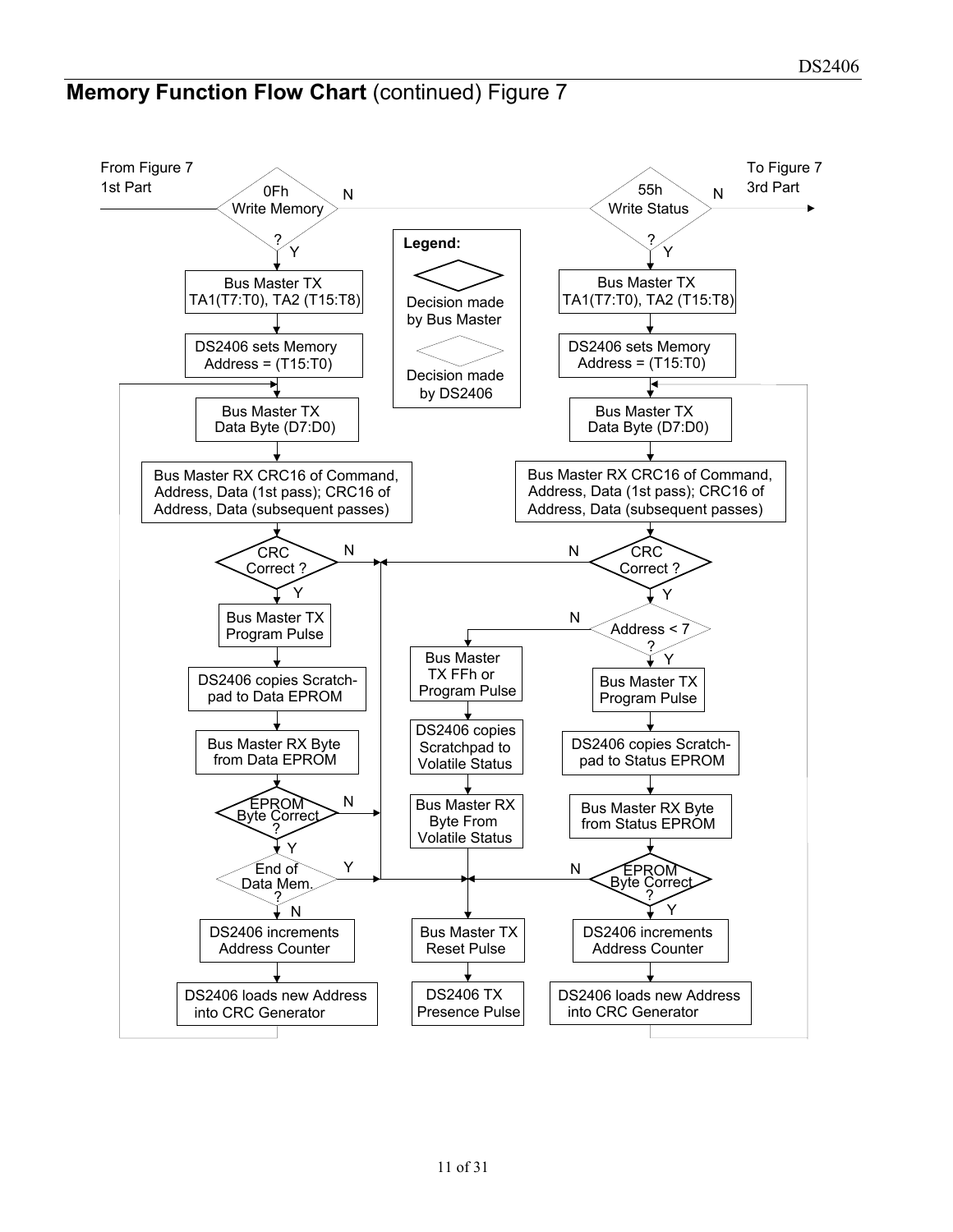# **Memory Function Flow Chart (continued) Figure 7**

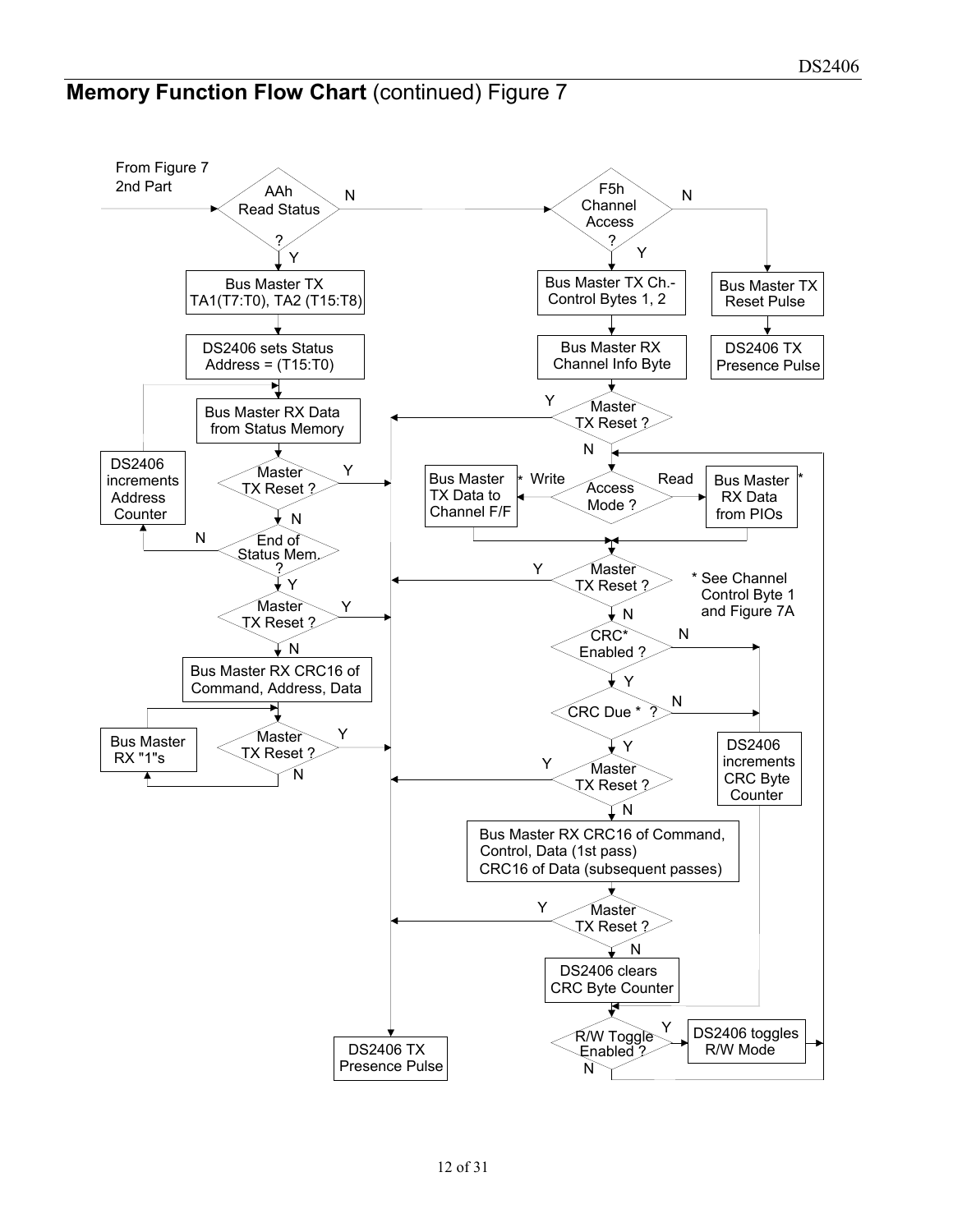# **Write Memory [0Fh]**

The Write Memory command is used to program the 1024-bit EPROM data memory. The details of the functional flow chart are described in the section "Writing EPROM Memory". The data memory address range is 0000h to 007Fh. If the bus master sends a starting address higher than this, the nine most significant address bits are set to zeros by the internal circuitry of the chip. This will result in a mismatch between the CRC calculated by the DS2406 and the CRC calculated by the bus master, indicating an error condition.

# **Write Status [55h]**

The Write Status command is used to program the Status Memory, which includes the specification of the Conditional Search Settings. The details of the functional flow chart are described in the section "Writing EPROM Memory".

The Status Memory address range is 0000h to 0007h. The general programming algorithm is valid for the EPROM section of the Status Memory (addresses 0 to 4) only. The Status memory locations 5 and 6 are already pre-programmed to 00h and therefore cannot be altered. Status memory location 7 consists of static RAM, which can be reprogrammed without limitation and does not require a 12V programming pulse. The supply indication (bit 7) is read-only; attempts to write to it are ignored. The function flow for writing to status memory location 7 is basically the same as for the other EPROM Status Memory Bytes. However, instead of a programming pulse the bus master may send a FFh byte (equivalent to 8 Write-One Time Slots) to transfer the new value from the scratchpad to the status memory.

If the bus master sends a starting address higher than 0007h, the nine most significant address bits are set to zeros by the internal circuitry of the chip. The address bits T3:T6 remain unchanged and will be ignored by the address decoder of the DS2406. Only if one or more of the address bits T8:T15 is set, the bus master will be able to discover an error condition based on the CRC16 that is calculated by the DS2406.

# **Read Status [AAh]**

The Read Status command is used to read data from the Status Memory field. The functional flow chart of this command is identical to the Read Memory command. Since the Status Memory is only 8 bytes, the DS2406 will send the 16-bit CRC after the last byte of status information has been transmitted.

# **Channel Access [F5h]**

The Channel Access command is used to access the PIO channels to sense the logical status of the output node and the output transistor and to change the status of the output transistor. The bus master will follow the command byte with two Channel Control Bytes and will receive back the Channel Info byte. The Channel Control bytes allow the master to select a PIO-channel to communicate with, to specify communication parameters, and to reset the activity latches. Figure 8 shows the details Channel Control Byte 1. The bit assignments of Channel Control Byte 2 are reserved for future development. The bus master should always send FFh for the second Channel Control Byte.

| <b>OTIARTEL OURTROL DT IL TTRAIC 0</b> |    |                  |      |       |                  |                                 |                           |
|----------------------------------------|----|------------------|------|-------|------------------|---------------------------------|---------------------------|
| BIT <sub>7</sub>                       |    | BIT <sub>5</sub> | BIT. | BIT 3 | BIT <sub>2</sub> | BIT                             | <b>BIT 0</b>              |
|                                        | IΜ | TOG              |      | UI DI | CHS0             | $\mathbb C\mathrm{R}\mathrm{C}$ | $\mathbb C \mathsf{RC} 0$ |

# **CHANNEL CONTROL BYTE 1** Figure 8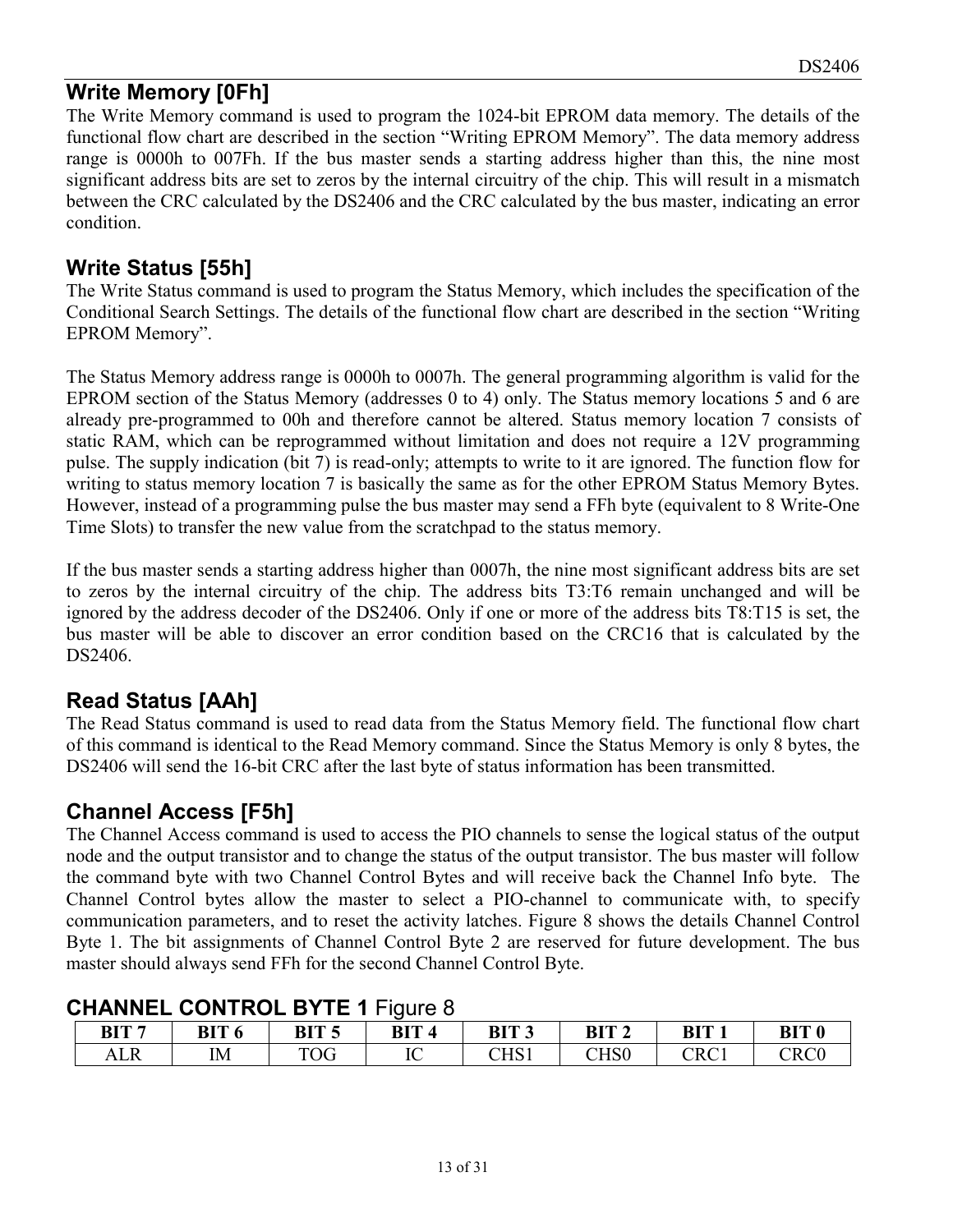Most easily understood are the bits CHS0 and CHS1, which select the channels to communicate with. One can select one of the two channels or both channels together. The selection codes are shown in the table below.

| <b>CHS1</b> | <b>CHS0</b> | <b>Description</b>        |
|-------------|-------------|---------------------------|
|             |             | (not allowed)             |
|             |             | channel A only            |
|             |             | channel B only            |
|             |             | both channels interleaved |

When reading only a single channel, the logic level at the selected PIO is sampled at the beginning of each read time slot (Figure 10a) and is immediately signaled through the 1-Wire line. Because the PIO logic levels are sensed at the beginning of the time slot, the bus master does not see transitions at the PIO that occur during the time slot. When writing to a single channel, the selected PIO will show the new status after (but not necessarily immediately after) the 1-Wire line has returned to its idle level of typically 5V (see Figure 10a). If the bus master transmits a 1 (Write One Time Slot), the output transistor of the selected channel will change its status after time td1, which is 15µs to 60µs after the beginning of the time slot. If the bus master transmits a 0 (Write Zero Time Slot), the output transistor will change its status with a delay of td0 after the 1-Wire line has returned to its idle level. The value of td0 may vary between 200 and 300 ns (see Figure 10a). Depending on the load conditions, there may be additional delay until the voltage at the PIO reaches a new logical level.

When communicating with both channels, the Interleave Control Bit IC controls when data is sampled and when data arrives at the PIO pins. There is an asynchronous mode  $(IC = 0)$  and a synchronous mode  $(IC = 1)$ . For the asynchronous mode, both channels are accessed in an alternating way. For the synchronous mode, both channels are accessed simultaneously. For single-channel operation the Interleave Control Bit must be set to 0.

When reading in the asynchronous mode each channel is sampled alternately at the start of each Read Time Slot, beginning with channel A. The logic level detected at the PIO is immediately transmitted to the master during the same time slot. When reading in the synchronous mode, both channels will be sampled at the same time. The data bit from channel A will be sent to the master immediately during the same time slot while the data bit from channel B follows with the next time slot which does not sample the PIOs. Both channels will be sampled again with the time slot that follows the transmission of the data bit from PIO-B (Figure 10b).

When writing in the asynchronous mode, each channel will change its status independently of the other. The change of status occurs with the same timing relations as for communication with one channel. However, every second write time slot addresses the same channel. The first time slot is directed to channel A, the second to channel B, the next to channel A and so on. As a consequence, in asynchronous mode both PIOs can never change their status at the same time. When writing in the synchronous mode, both channels operate together. After the new values for both channels have arrived at the DS2406 the change of status at both channels occurs with the same timing relations as for communication with one channel. As with the asynchronous mode, every second write time slot contains data for the same channel. The first time slot addresses channel A, the second channel B and so on. Depending on the data values, in the synchronous mode both PIOs can change their status at the same time (Figure 10c). In any of these cases, the information of channel A and channel B will appear alternating on the 1-Wire line, always starting with channel A. By varying the idle-time between time slots on the 1-Wire line one has full control over the time points of sampling and the waveforms generated at the PIO-pins when writing to the device.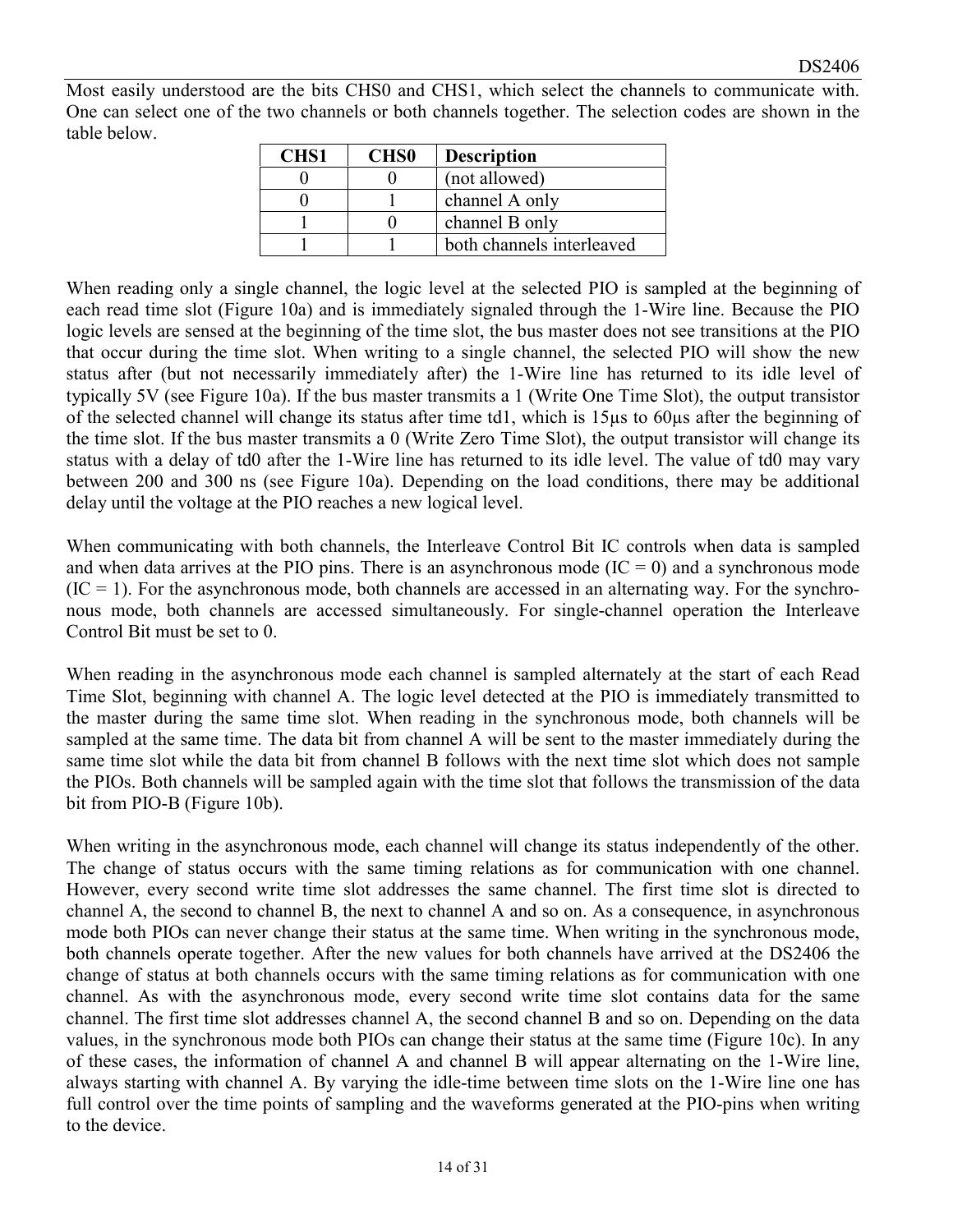The TOG bit of Channel Control Byte 1 specifies if one is always reading or writing  $(TOG = 0)$  or if one is going to change from reading to writing or vice versa after every data byte that has been sent to or received from the DS2406 (TOG = 1). When accessing one channel, one byte is equivalent to eight reads from or writes to the selected PIO pin. When accessing two channels, one byte is equivalent to four reads or writes from/to each channel.

The initial mode (reading or writing) for accessing the PIO channels is specified in the IM bit. For reading, IM has to be set to 1, for writing IM needs to be 0. If the TOG bit is set to 0, the device will always read or write as specified by the IM bit. If TOG is 1, the device will use the setting of IM for the first byte to be transmitted and will alternate between reading and writing after every byte. Table 1 illustrates the effect of TOG and IM for one-channel as well as for two-channel operation.

| <b>TOG</b> | <b>IM</b> | <b>CHANNELS</b> | <b>EFFECT</b>                                                      |
|------------|-----------|-----------------|--------------------------------------------------------------------|
| $\theta$   |           | one channel     | <b>Write</b> all bits to the selected channel                      |
| $\Omega$   |           | one channel     | <b>Read all bits from the selected channel</b>                     |
|            |           | one channel     | <b>Write</b> 8 bits, <b>read</b> 8 bits, write, read, etc. to/from |
|            |           |                 | the selected channel                                               |
|            |           | one channel     | <b>Read</b> 8 bits, write 8 bits, read, write, etc. from/to        |
|            |           |                 | the selected channel                                               |
| $\theta$   |           | two channels    | Repeat: four times (write A, write B)                              |
| $\Omega$   |           | two channels    | Repeat: four times (read A, read B)                                |
|            |           | two channels    | Four times: (write A, write B), four times: (read                  |
|            |           |                 | A, read B), write, read, etc.                                      |
|            |           | two channels    | Four times: (read A, read B), four times: (write A,                |
|            |           |                 | write B), read, write, etc.                                        |

# **THE EFFECT OF TOGGLE MODE AND INITIAL MODE** Table 1

The ALR bit of Channel Control Byte 1 controls whether the activity latch of each channel gets reset. Both activity latches are cleared simultaneously if the ALR bit is 1. They are not changed if the ALR bit is 0. An activity latch is set with a negative or positive edge that occurs at its associated PIO channel.

Channel Control Byte 1 also controls the internal CRC generator to safeguard data transmission between the bus master and the DS2406 for channel access. It does not affect reading from or writing to the memory sections of the DS2406. The CRC control bits (bit 0 and bit 1) can be set to create and protect data packets that have the size of 8 bytes or 32 bytes. If desired, the device can safeguard even single bytes by a 16-bit CRC. This setting, however, limits the average PIO sampling rate to about one third of its maximum possible value. The codes for the CRC control are shown in the table below.

| <b>CRC1</b> | <b>CRC0</b> | <b>Description</b>           |
|-------------|-------------|------------------------------|
|             |             | CRC disabled (no CRC at all) |
|             |             | CRC after every byte         |
|             |             | CRC after 8 bytes            |
|             |             | CRC after 32 bytes           |

The CRC provides a high level of safeguarding data. A detailed description of CRCs is found in Application Note 27 and the "Book of DS19xx iButton Standards". If the CRC is disabled, the CRCrelated sections in the flow chart are skipped.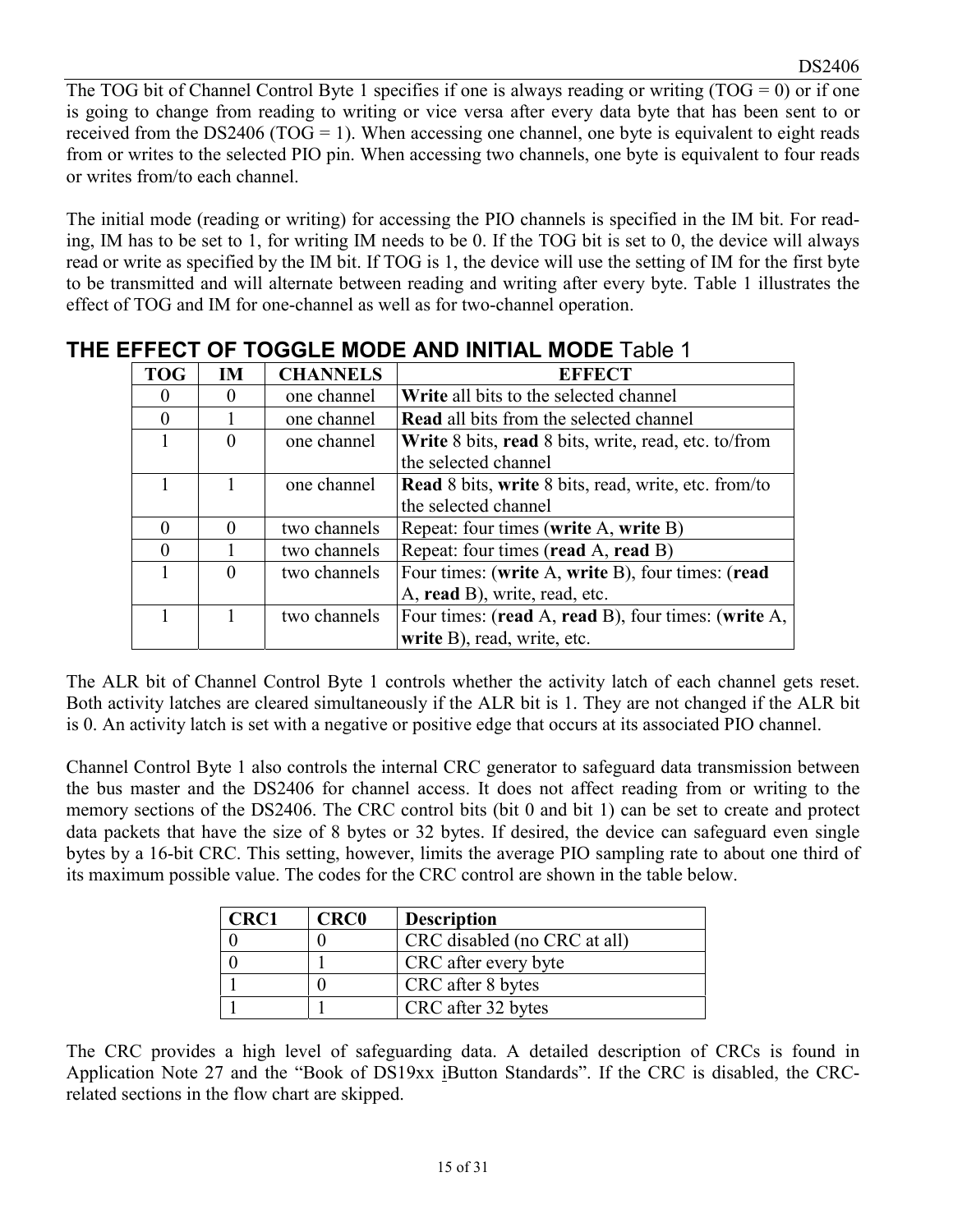After the Channel Control bytes have been transmitted the bus master receives the Channel Info byte (Figure 9). This byte indicates the status of the channel flip-flops, the PIO pins, the activity latches as well as the availability of channel B and external power supply. To be able to read from a PIO channel, the output transistor needs to be non-conducting, which is equivalent to a 1 for the channel flip-flop. Reading 0 for both the channel flip-flop and the sensed level indicates that the output transistor of the PIO is pulling the node low. For the Channel Info byte PIO A and B are sampled at the same time, as in the synchronous mode. If channel B is available, bit 6 of the Channel Info Byte reads 1. For 1-channel versions of the DS2406, the PIO B sensed level, channel flip-flop value, and activity latch value should be ignored. Without an external supply, the supply indication bit (bit 7) reads 0. As long as the voltage applied to the  $V_{CC}$  pin is high enough to operate the device this bit will read 1.

# **CHANNEL INFO BYTE** Figure 9

| BIT <sub>7</sub> | BIT 6         | BIT <sub>5</sub> | BIT 4    | BIT <sub>3</sub> | BIT <sub>2</sub> | BIT <sub>1</sub> | <b>BIT 0</b>                                              |
|------------------|---------------|------------------|----------|------------------|------------------|------------------|-----------------------------------------------------------|
| Supply           | Number of     | PIO-B            | PIO-A    | PIO B            | PIO A            | PIO-B            | PIO-A                                                     |
| Indication       | Channels      | Activity         | Activity | Sensed           | Sensed           | Channel          | Channel                                                   |
| $0 = no$         | $0 = channel$ | Latch            | Latch    | Level            | Level            |                  | $\text{Flip-Flop} \text{Q}   \text{Flip-Flop} \text{Q}  $ |
| supply           | A only        |                  |          |                  |                  |                  |                                                           |

# **ONE-CHANNEL READ/WRITE** Figure 10a

|            | <b>READ (IC=0, Asynchronous Mode)</b> |  |  |  |  |  |  |  |  | <b>PIO SAMPLING</b> |  |  |  |  |  |  |  |  |  |  |  |
|------------|---------------------------------------|--|--|--|--|--|--|--|--|---------------------|--|--|--|--|--|--|--|--|--|--|--|
| <b>PIO</b> |                                       |  |  |  |  |  |  |  |  |                     |  |  |  |  |  |  |  |  |  |  |  |
|            |                                       |  |  |  |  |  |  |  |  |                     |  |  |  |  |  |  |  |  |  |  |  |
| 1-WIRE     |                                       |  |  |  |  |  |  |  |  |                     |  |  |  |  |  |  |  |  |  |  |  |
|            |                                       |  |  |  |  |  |  |  |  |                     |  |  |  |  |  |  |  |  |  |  |  |

# **WRITE (IC=0, Asynchronous Mode)**

|            | td1 $\frac{1}{3}$ 15 µs < td1 < 60 µs | td0 | 200 ns < td0 < 300 ns |  |  |
|------------|---------------------------------------|-----|-----------------------|--|--|
| 1-WIRE     |                                       |     |                       |  |  |
|            |                                       |     |                       |  |  |
| <b>PIO</b> |                                       |     |                       |  |  |
|            |                                       |     |                       |  |  |

# **TWO-CHANNEL READ** Figure 10b

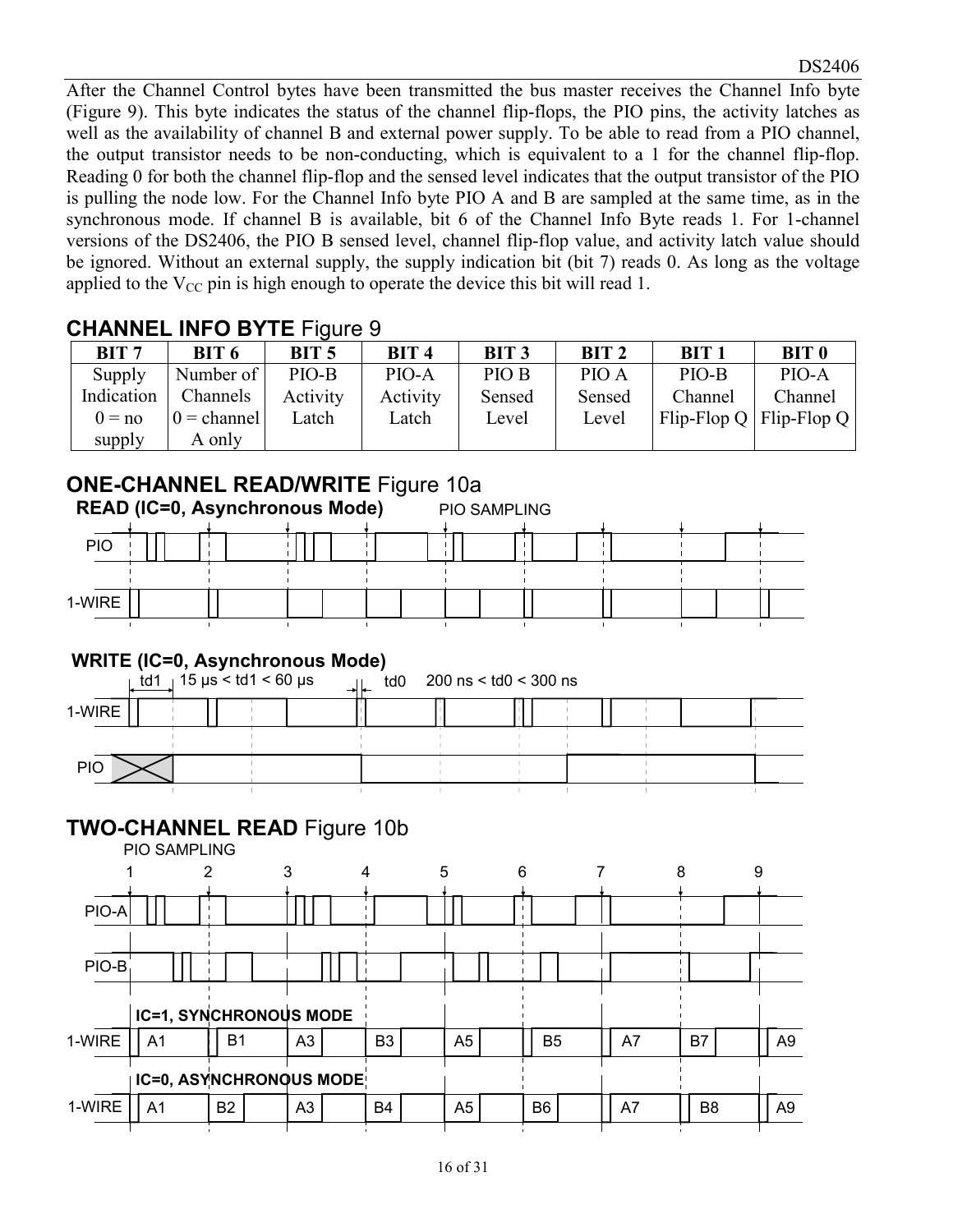|         | td1            |    |    |                | <b>TWO-CHANNEL WRITE Figure 10c</b><br>$15 \text{ }\mu\text{s} < \text{td}1 < 60 \text{ }\mu\text{s}$ | <sub>.⊞.</sub> td0 | 200 ns < td0 < 300 ns |                 |                |    |    |           |           |
|---------|----------------|----|----|----------------|-------------------------------------------------------------------------------------------------------|--------------------|-----------------------|-----------------|----------------|----|----|-----------|-----------|
| 1-WIRE  | A <sub>1</sub> |    | B1 |                | A2                                                                                                    | <b>B2</b>          | A <sub>3</sub>        | B3 <sup>1</sup> |                | A4 |    | <b>B4</b> |           |
|         |                |    |    |                | <b>IC=1, SYNCHRONOUS MODE</b>                                                                         |                    |                       |                 |                |    |    |           |           |
| PIO-A   |                |    |    | A <sub>1</sub> |                                                                                                       |                    | A2                    |                 | A <sub>3</sub> |    |    |           | A4        |
| $PIO-B$ |                |    |    | <b>B1</b>      |                                                                                                       |                    | B <sub>2</sub>        |                 | B <sub>3</sub> |    |    |           | <b>B4</b> |
|         |                |    |    |                | <b>IC=0, ASYNCHRONOUS MODE</b>                                                                        |                    |                       |                 |                |    |    |           |           |
| PIO-A   |                | A1 |    |                |                                                                                                       | A2                 |                       | A <sub>3</sub>  |                |    | A4 |           |           |
| PIO-B   |                |    |    | <b>B1</b>      |                                                                                                       |                    | <b>B2</b>             |                 | B <sub>3</sub> |    |    |           | B4        |

## **1-WIRE BUS SYSTEM**

The 1-Wire bus is a system, which has a single bus master and one or more slaves. In all instances, the DS2406 is a slave device. The bus master is typically a microcontroller. The discussion of this bus system is broken down into three topics: hardware configuration, transaction sequence, and 1-Wire signaling (signal types and timing). A 1-Wire protocol defines bus transactions in terms of the bus state during specified time slots that are initiated on the falling edge of sync pulses from the bus master. For a more detailed protocol description, refer to Chapter 4 of the Book of DS19xx iButton Standards.

## **HARDWARE CONFIGURATION**

The 1-Wire bus has only a single line by definition; it is important that each device on the bus be able to drive it at the appropriate time. To facilitate this, each device attached to the 1-Wire bus must have an open drain or 3-state outputs. The 1-Wire port of the DS2406 is open drain with an internal circuit equivalent to that shown in Figure 11. Typical bus master ports are shown in Figure 12. If a bi-directional pin is not available, separate output and input pins can be tied together. A multidrop bus consists of a 1- Wire bus with multiple slaves attached. The 1-Wire bus has a maximum data rate of 16.3kbits/s. For normal communication excluding EPROM programming the 1-Wire bus requires only a pull-up resistor of approximately  $5k\Omega$  for short line lengths.

The idle state for the 1-Wire bus is high. If, for any reason a transaction needs to be suspended, the bus MUST be left in the idle state if the transaction is to resume. If this does not occur and the bus is left low for more than 120µs, one or more of the devices on the bus may be reset. If the 1-Wire bus remains low for more than 5ms any DS2406 that is not  $V_{CC}$  powered may perform a power-on reset and switch off both PIOs.

# **TRANSACTION SEQUENCE**

The sequence for accessing the DS2406 via the 1-Wire port is as follows:

- **Initialization**
- ROM Function Command
- **Memory or Channel Access Function Command**
- Transaction/Data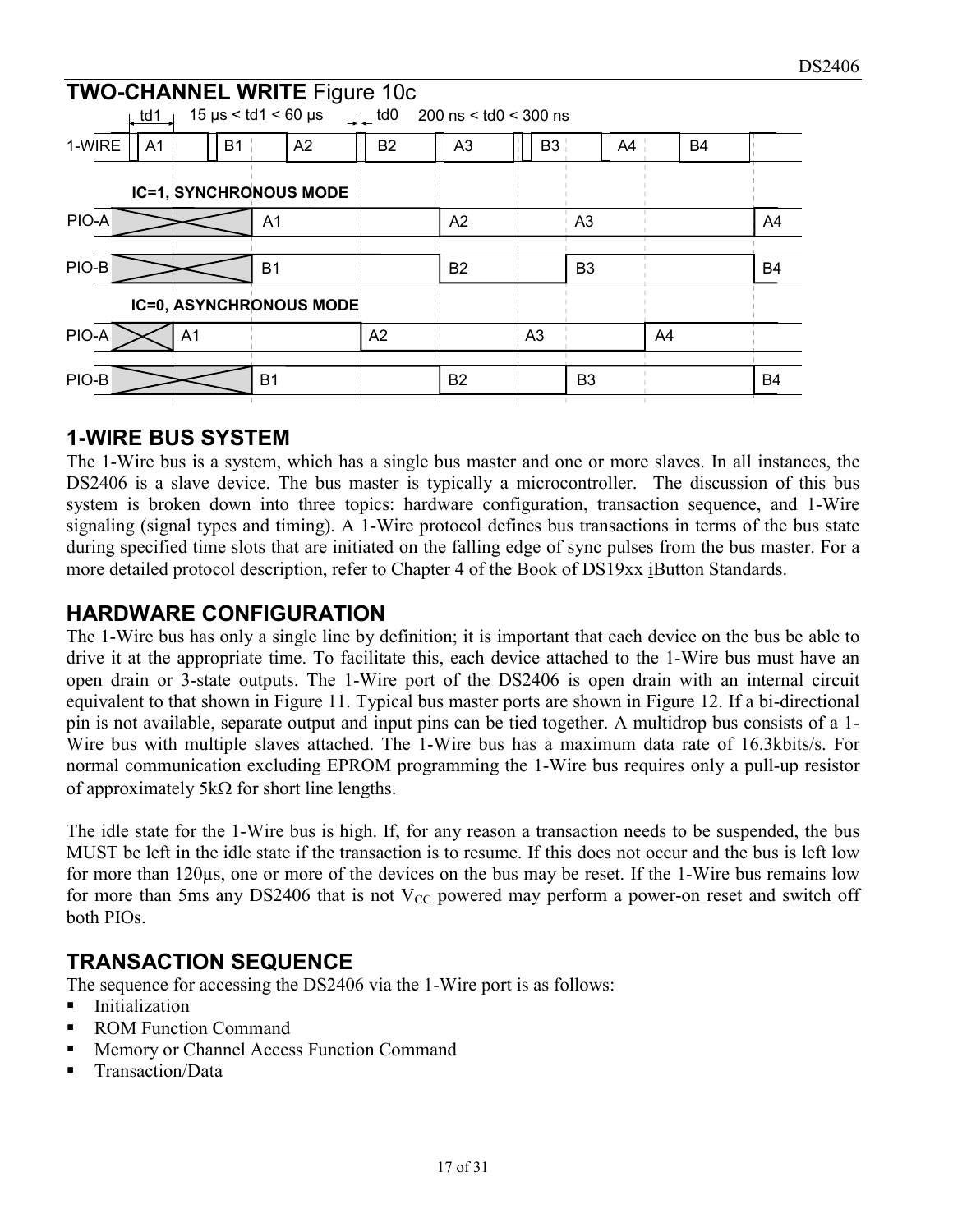

The interface is reduced to the 5k $\Omega$  pull-up resistor if one does not intend to program the EPROM cells.



The diode and programming circuit are not required if one does not intend to program the EPROM cells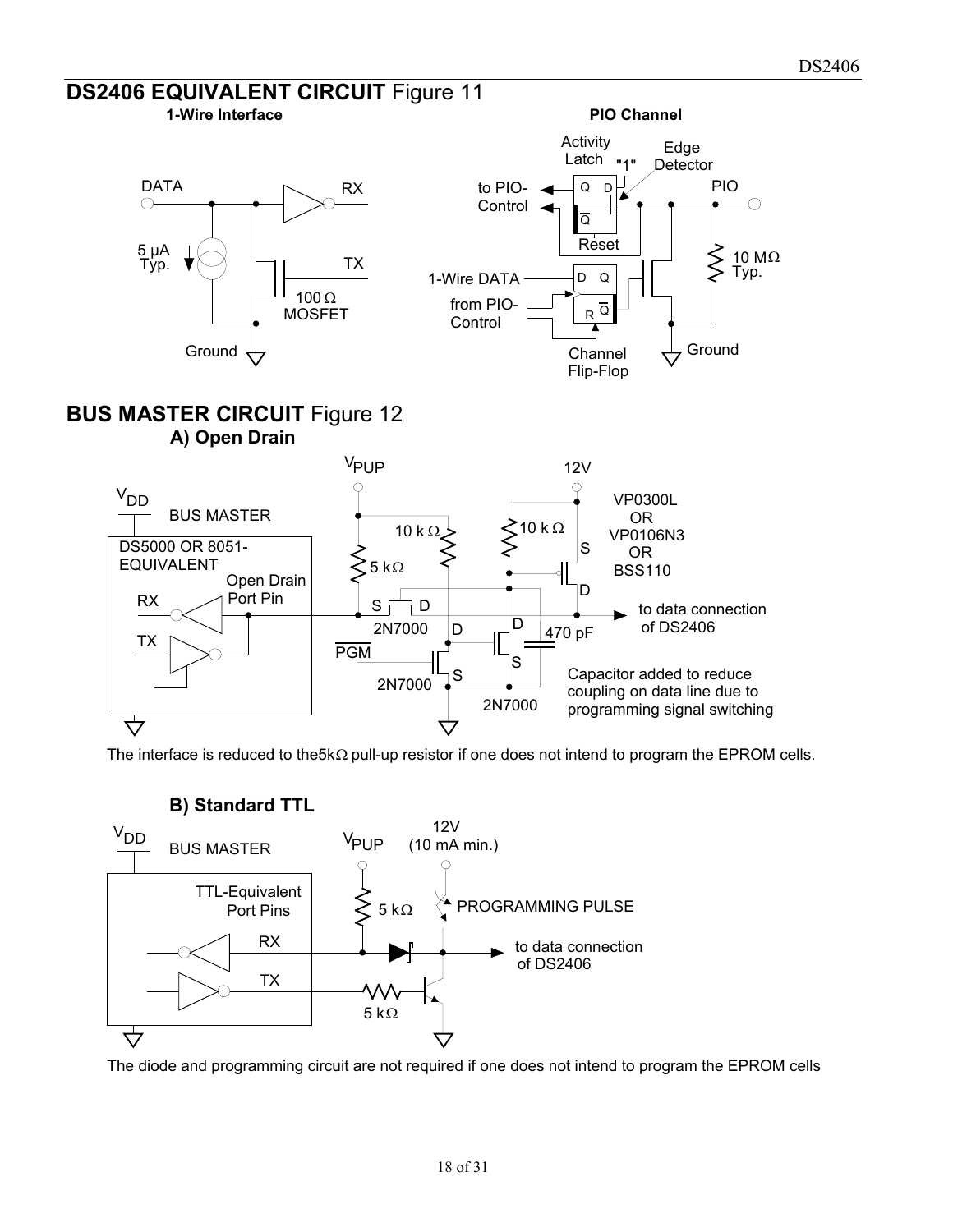# **INITIALIZATION**

All transactions on the 1-Wire bus begin with an initialization sequence. The initialization sequence consists of a reset pulse transmitted by the bus master followed by a presence pulse(s) transmitted by the slave(s). The presence pulse lets the bus master know that the DS2406 is on the bus and is ready to operate. For more details, see the "1-Wire Signaling" section.

# **ROM FUNCTION COMMANDS**

Once the bus master has detected a presence, it can issue one of the five ROM function commands that the DS2406 supports. All ROM function commands are 8 bits long. A list of these commands follows (refer to flowchart in Figure 13).

# **Read ROM [33h]**

This command allows the bus master to read the DS2406's 8-bit family code, unique 48-bit serial number, and 8-bit CRC. This command should only be used only if there is a single slave on the bus. If more than one slave is present on the bus, a data collision will occur when all slaves try to transmit at the same time (open drain will produce a wired-AND result). The resultant family code and 48-bit serial number will be invalid.

# **Match ROM [55h]**

The match ROM command, followed by a 64-bit ROM sequence, allows the bus master to address a specific DS2406 on a multidrop bus. Only the DS2406 that exactly matches the 64-bit ROM sequence will respond to the subsequent memory function command. All slaves that do not match the 64-bit ROM sequence will wait for a reset pulse. This command can be used with a single or multiple devices on the bus.

# **Search ROM [F0h]**

When a system is initially brought up, the bus master might not know the number of devices on the 1-Wire bus or their 64-bit ROM codes. The Search ROM command allows the bus master to use a process of elimination to identify the 64-bit ROM codes of all slave devices on the bus. The search ROM process is the repetition of a simple 3-step routine: read a bit, read the complement of the bit, then write the desired value of that bit. The bus master performs this 3-step routine on each bit of the ROM. After one complete pass, the bus master knows the 64-bit ROM code of one device. Additional passes will identify the ROM codes of the remaining devices. See Chapter 5 of the Book of DS19xx iButton Standards for a comprehensive discussion of a search ROM, including an actual example.

# **Skip ROM [CCh]**

This command can save time in a single drop bus system by allowing the bus master to access the memory and channel access functions without providing the 64-bit ROM code. If more than one slave is present on the bus and, for example, a read command is issued following the Skip ROM command, data collision will occur on the bus as multiple slaves transmit simultaneously (open drain pull-downs will produce a wired-AND result).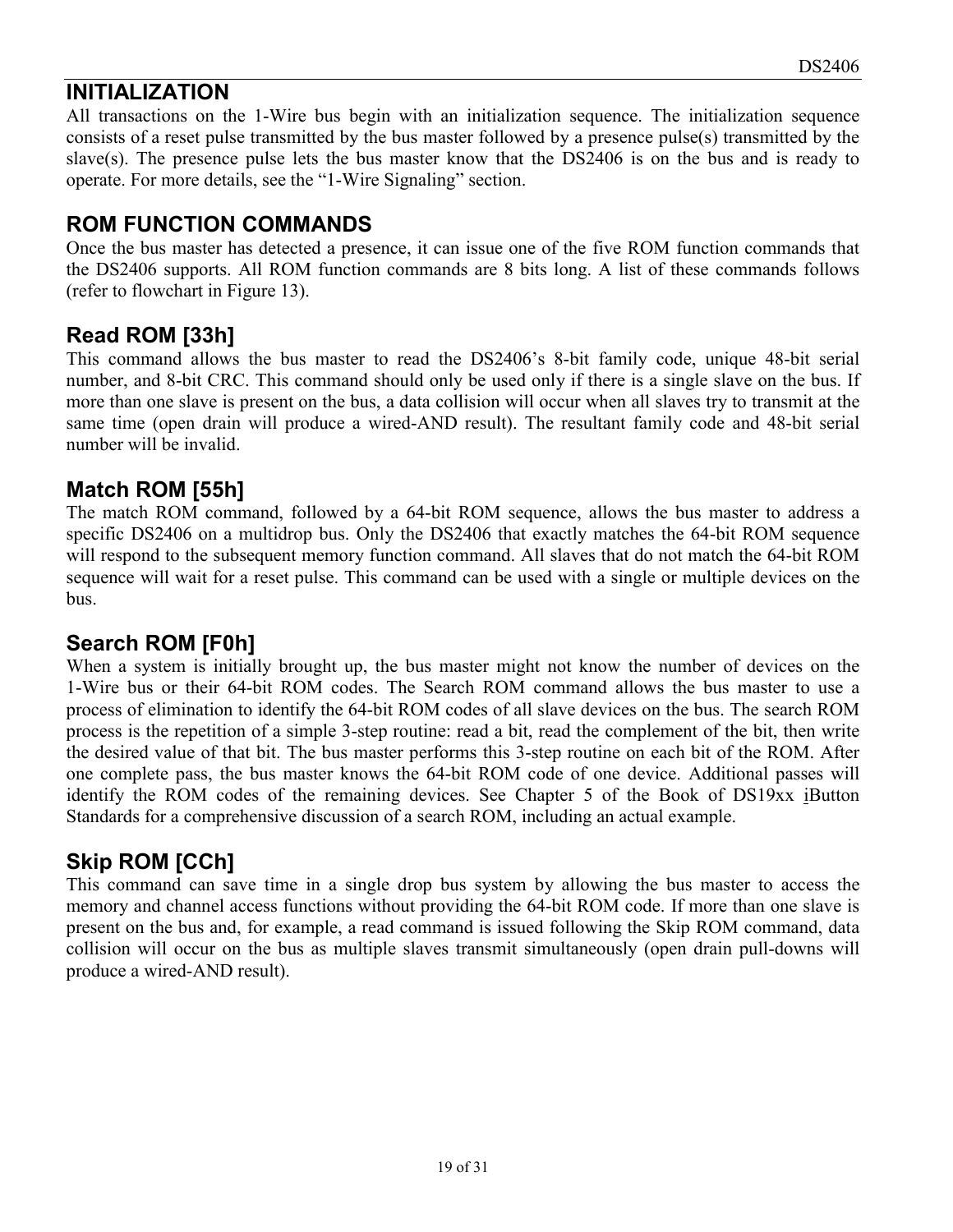# **ROM FUNCTIONS FLOW CHART Figure 13**

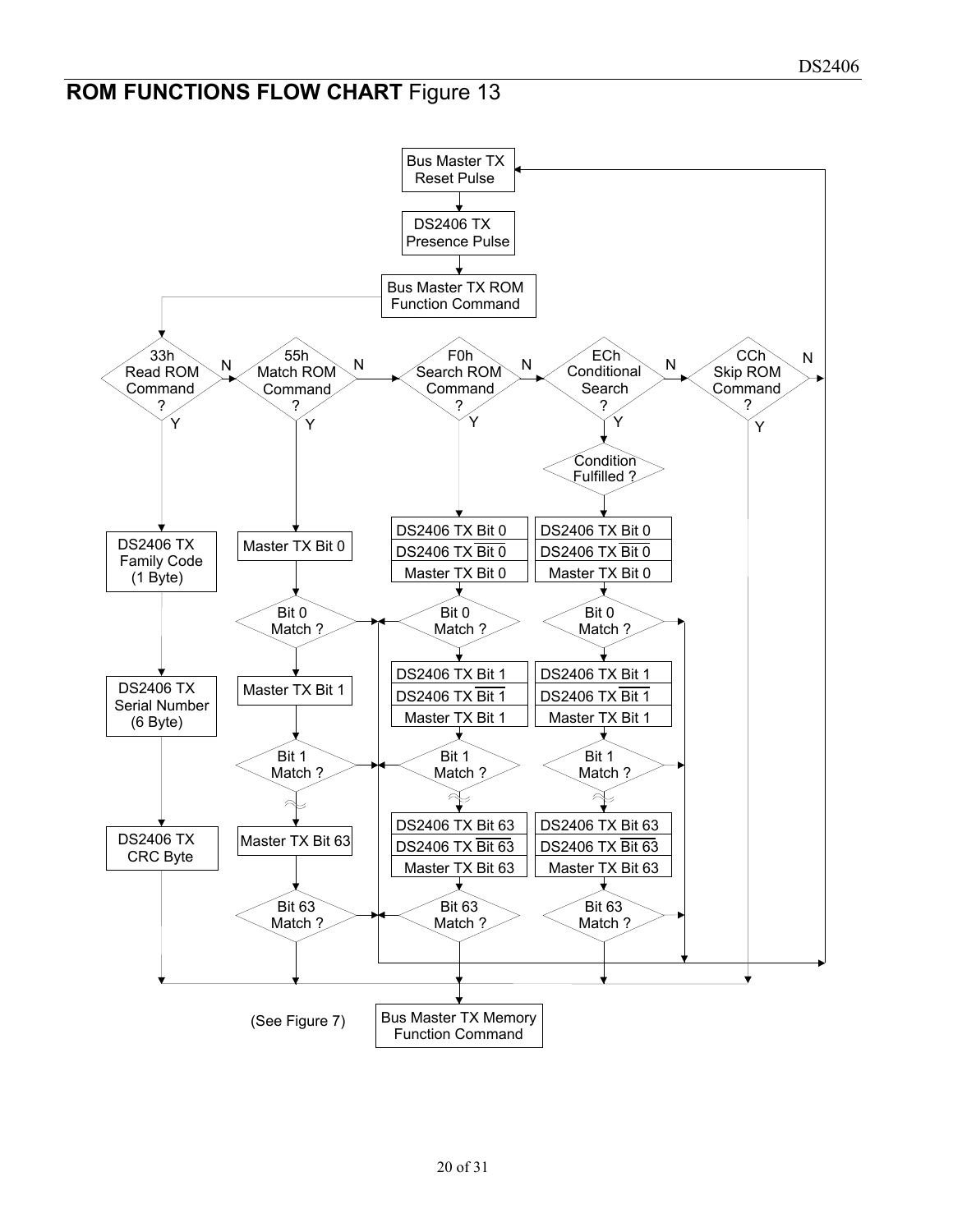# **Conditional Search ROM [ECh]**

The Conditional Search ROM command operates similarly to the Search ROM command except that only devices fulfilling the specified condition will participate in the search. This command provides an efficient means for the bus master to identify devices in a multidrop system that have to signal a status change, e.g. the opening of a window in a building control application.

The condition is specified by the bit functions CSS0 to CSS4 in Status Memory location 7. At power-on all these bits are 1s. They can be changed by means of the Write Status command. As long as the device remains powered up, the modified search conditions are available for use at any time. For the conditional search, one can specify the polarity (HIGH or LOW; CSS0), the source (PIO-pin, channel flip flop or activity latch; CSS1, CSS2), and the channel of interest (A, B or the logical OR of A, B; CSS3, CSS4). Table 2 shows all qualifying conditions and the required settings for CSS0 to CSS4.

| <b>DESCRIPTION</b>              |                | <b>CONDITIONAL SEARCH SELECT CODE</b> |                       |                                  |                       |                                  |  |  |  |  |  |  |
|---------------------------------|----------------|---------------------------------------|-----------------------|----------------------------------|-----------------------|----------------------------------|--|--|--|--|--|--|
|                                 |                |                                       | <b>CHANNEL SELECT</b> |                                  | <b>SOURCE SELECT</b>  | <b>POLARITY</b>                  |  |  |  |  |  |  |
| <b>CONDITION</b>                | <b>CHANNEL</b> | CSS <sub>4</sub>                      | CSS3                  | $\textcolor{red}{\mathbf{CSS2}}$ | CSS <sub>1</sub>      | $\textcolor{red}{\mathbf{CSS0}}$ |  |  |  |  |  |  |
| <b>RESERVED</b>                 |                |                                       | Don't care            | $\theta$                         | $\Omega$              | 0/1                              |  |  |  |  |  |  |
| Unconditional                   | neither one    | $\Omega$                              | $\theta$              |                                  | At least one of these | $\theta$                         |  |  |  |  |  |  |
|                                 |                |                                       |                       | bits needs to be 1               |                       |                                  |  |  |  |  |  |  |
| Activity Latch = $0$            | $\mathbf{A}$   | $\theta$                              | $\mathbf{1}$          | $\mathbf{0}$                     | 1                     | $\overline{0}$                   |  |  |  |  |  |  |
| Activity Latch = $1$            | $\mathbf{A}$   | $\theta$                              | $\mathbf{1}$          | $\boldsymbol{0}$                 | 1                     |                                  |  |  |  |  |  |  |
| Channel $FF = 0$                | $\mathbf{A}$   | $\theta$                              | $\mathbf{1}$          | $\mathbf{1}$                     | $\overline{0}$        | $\theta$                         |  |  |  |  |  |  |
| (transistor on)                 |                |                                       |                       |                                  |                       |                                  |  |  |  |  |  |  |
| Channel $FF = 1$                | $\mathbf{A}$   | $\theta$                              | $\mathbf{1}$          | $\mathbf{1}$                     | $\theta$              | $\mathbf{1}$                     |  |  |  |  |  |  |
| (transistor off)                |                |                                       |                       |                                  |                       |                                  |  |  |  |  |  |  |
| PIO Low                         | $\mathbf{A}$   | $\theta$                              | 1                     | 1                                | 1                     | $\mathbf{0}$                     |  |  |  |  |  |  |
| PIO High                        | $\mathbf{A}$   | $\boldsymbol{0}$                      | $\mathbf{1}$          | $\mathbf{1}$                     | $\mathbf{1}$          | $\mathbf{1}$                     |  |  |  |  |  |  |
| Activity Latch = $0$            | $\overline{B}$ | $\mathbf{1}$                          | $\overline{0}$        | $\overline{0}$                   | $\mathbf{1}$          | $\overline{0}$                   |  |  |  |  |  |  |
| Activity Latch = $1$            | $\overline{B}$ | $\mathbf{1}$                          | $\boldsymbol{0}$      | $\boldsymbol{0}$                 | $\mathbf{1}$          | $\mathbf{1}$                     |  |  |  |  |  |  |
| Channel $FF = 0$                | $\bf{B}$       | $\mathbf{1}$                          | $\overline{0}$        | $\mathbf{1}$                     | $\theta$              | $\theta$                         |  |  |  |  |  |  |
| (transistor on)                 |                |                                       |                       |                                  |                       |                                  |  |  |  |  |  |  |
| Channel $FF = 1$                | B              | 1                                     | $\theta$              | 1                                | $\theta$              | 1                                |  |  |  |  |  |  |
| (transistor off)                |                |                                       |                       |                                  |                       |                                  |  |  |  |  |  |  |
| PIO Low                         | $\mathbf B$    |                                       | $\theta$              | $\mathbf{1}$                     | 1                     | $\mathbf{0}$                     |  |  |  |  |  |  |
| PIO High                        | $\overline{B}$ | 1                                     | $\overline{0}$        | $\mathbf{1}$                     | $\mathbf{1}$          | $\mathbf{1}$                     |  |  |  |  |  |  |
| Activity Latch = $0$            | A or B         |                                       | 1                     | $\boldsymbol{0}$                 | $\mathbf{1}$          | $\boldsymbol{0}$                 |  |  |  |  |  |  |
| Activity Latch = $\overline{1}$ | A or B         | $\mathbf{1}$                          | $\mathbf{1}$          | $\overline{0}$                   | $\mathbf{1}$          | 1                                |  |  |  |  |  |  |
| Channel $FF = 0$                | A or B         |                                       | $\mathbf{1}$          | $\mathbf{1}$                     | $\overline{0}$        | $\overline{0}$                   |  |  |  |  |  |  |
| (transistor on)                 |                |                                       |                       |                                  |                       |                                  |  |  |  |  |  |  |
| Channel $\overline{FF} = 1$     | A or B         | $\mathbf{1}$                          | $\mathbf{1}$          | $\mathbf{1}$                     | $\theta$              | $\mathbf{1}$                     |  |  |  |  |  |  |
| (transistor off)                |                |                                       |                       |                                  |                       |                                  |  |  |  |  |  |  |
| PIO Low                         | A or B         |                                       | $\mathbf{1}$          | $\mathbf{1}$                     | $\mathbf{1}$          | $\boldsymbol{0}$                 |  |  |  |  |  |  |
| PIO High                        | A or B         |                                       | 1                     | 1                                | $\mathbf{1}$          |                                  |  |  |  |  |  |  |

# **QUALIFYING CONDITIONS FOR CONDITIONAL SEARCH** Table 2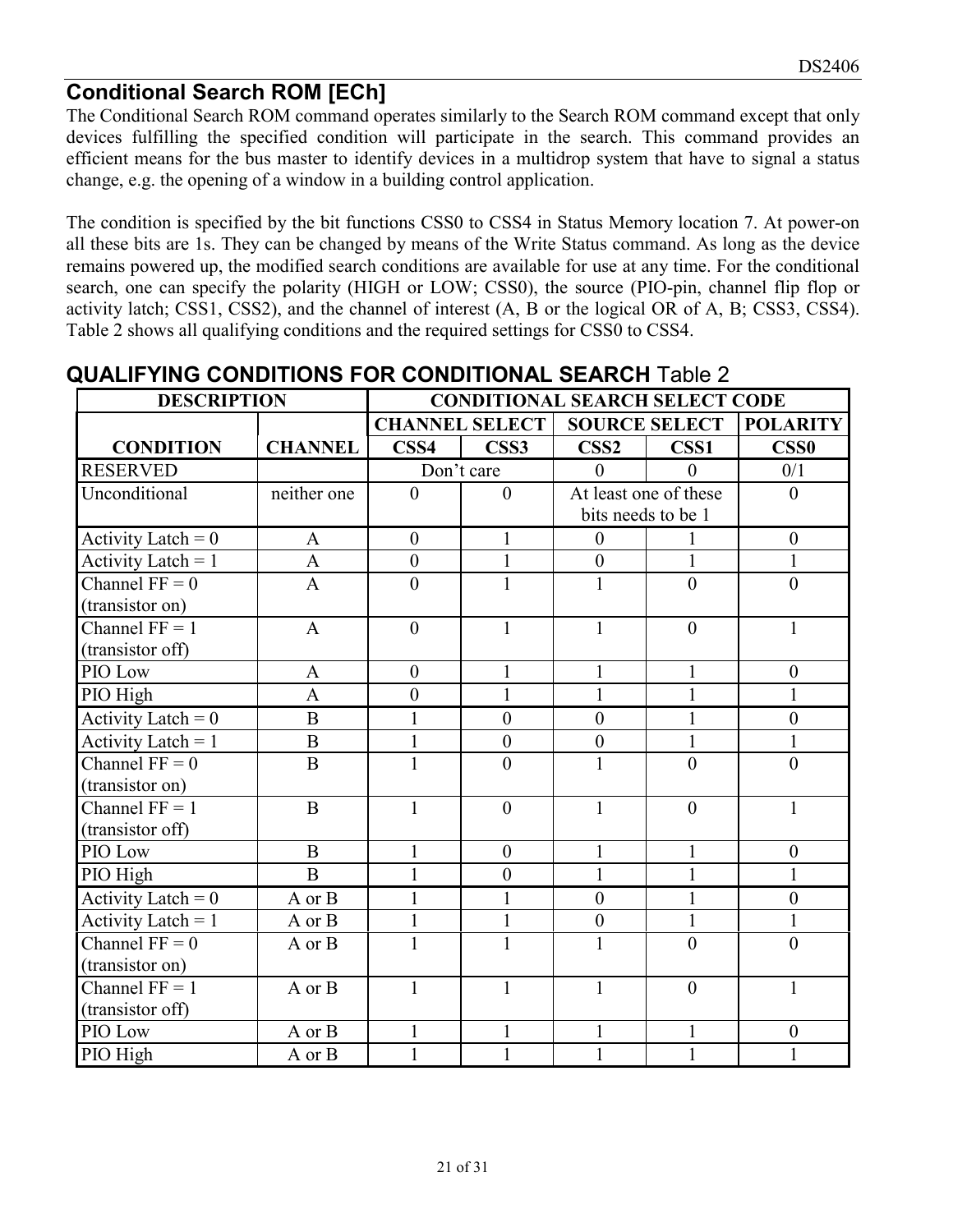The activity latch (Figure 11) captures an event for interrogation by the bus master at a later time. This way, the bus master needs not interrogate devices continuously. The activity latch is set to 1 with the first negative or positive edge detected on the associated PIO channel. It can be cleared with the Channel Access command if the ALR bit of the Channel Control Byte 1 is set. The activity latch is automatically cleared when the DS2406 powers up. In order to use the activity latch the output transistor of the selected channel should be non-conducting. Otherwise signals applied to the PIO pin will be shorted to ground by the low impedance of the output transistor.

The Channel Select bits CSS3 and CSS4 specify the channel of interest. The sampling of the source within the selected channel will take place on completion of the Conditional Search command byte. The Channel selection codes are as follows:

| CSS4 | CSS <sub>3</sub> | <b>Channel Selection</b> |
|------|------------------|--------------------------|
|      |                  | neither channel selected |
|      |                  | channel A only           |
|      |                  | channel B only           |
|      |                  | channel A OR channel B   |

If both CSS3 and CSS4 are 1, the logical values of the selected signal source of both channels are ORed and the result is compared to specified polarity. If, for example, the specified polarity is 0, the signal source of both channels must be 0 for the device to respond to the Conditional Search. If both CSS3 and CSS4 are 0, neither channel is selected. Under this condition the device **will always respond** to the Conditional Search if the polarity bit CSS0 is 0, disregarding the source selection. If neither channel is selected and  $CSS0 = 1$ , the device will only respond to the regular Search ROM command.

The source selection for the Conditional Search is done through the Source Select bits CSS1 and CSS2. The codes for these bits are as follows:

| $\textcolor{red}{\mathbf{CSS2}}$ | CSS <sub>1</sub> | <b>Source Selection</b> |
|----------------------------------|------------------|-------------------------|
|                                  |                  | <b>RESERVED</b>         |
|                                  |                  | <b>Activity Latch</b>   |
|                                  |                  | channel flip flop       |
|                                  |                  | <b>PIO</b> Status       |

The setting  $CSS1 = 0$ ,  $CSS2 = 0$  is reserved for future use. If programmed with this setting the device will respond to Conditional Search command as follows: if CSS0 = 0 the device will always respond to a Conditional Search, if CSS0 = 1 the device will never respond to a conditional search.

The Conditional Search Polarity is specified by CSS0. If CSS0 is 0, the DS2406 will respond to a Conditional Search command if the status of the selected source for the specified channel is logic 0. If CSS0 is set to 1, the source level needs to be logic 1.

For 1-channel versions of the DS2406 the channel B input will always be logic 0. For this reason CSS4 should not be set to 1 to avoid unwanted influence from channel B. The bus master can determine the availability of channel B from bit 6 of the Channel Info byte.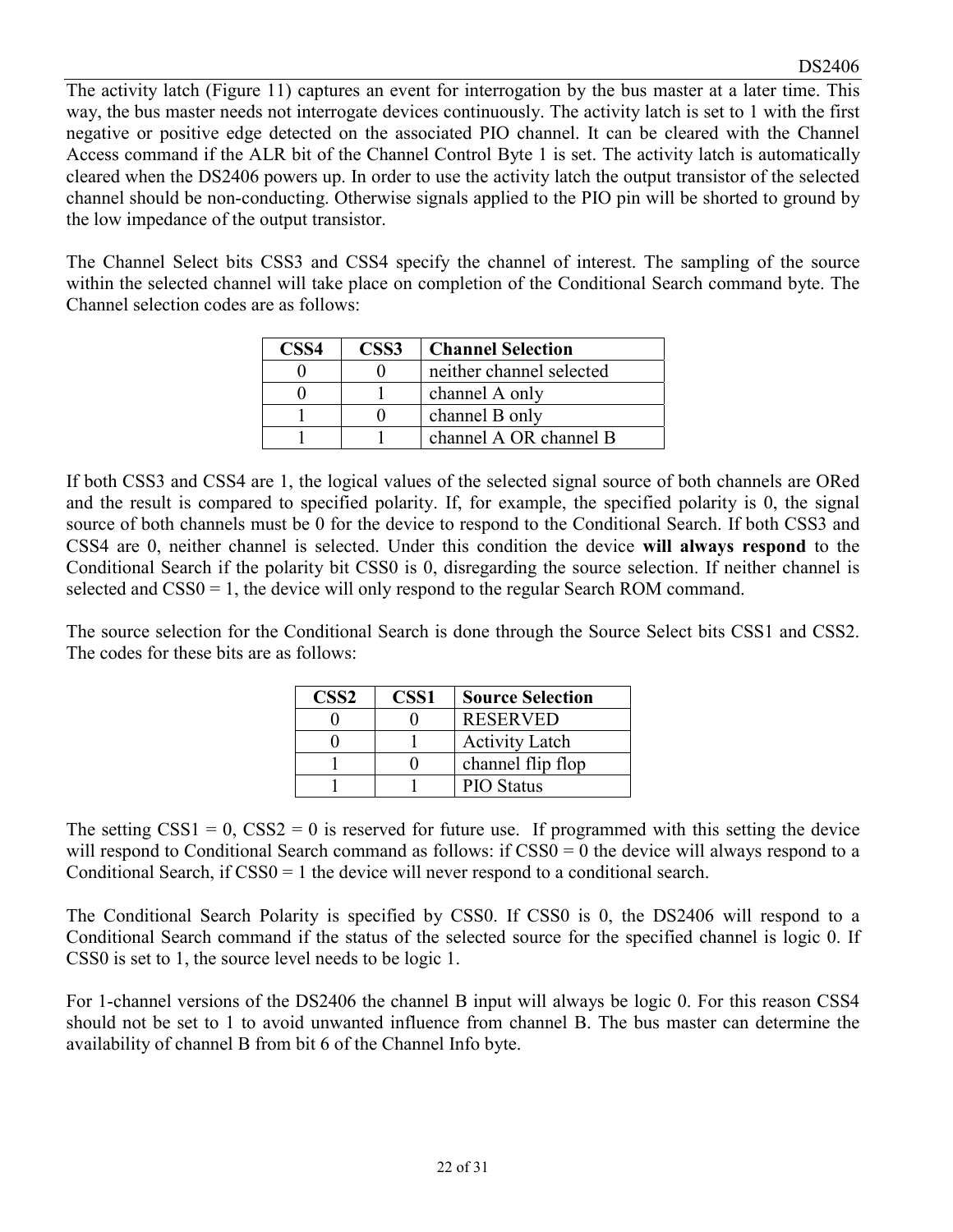# **1-WIRE SIGNALING**

The DS2406 requires strict protocols to ensure data integrity. The protocol consists of five types of signaling on one line: Reset Sequence with Reset Pulse and Presence Pulse, Write 0, Write 1, Read Data, and Program Pulse. Except for the presence pulse the bus master initiates all these signals.

The initialization sequence required to begin any communication with the DS2406 is shown in Figure 14. A reset pulse followed by a presence pulse indicates the DS2406 is ready to send or receive data. The bus master transmits (TX) a reset pulse ( $t_{\text{RSTL}}$ , minimum 480 $\mu$ s). The bus master then releases the line and goes into receive mode (RX). The 1-Wire bus is pulled to a high state via the pull-up resistor. After detecting the rising edge on the data pin, the DS2406 waits ( $t_{PDH}$ , 15-60 $\mu$ s) and then transmits the presence pulse  $(t_{PDL}, 60-240 \mu s)$ .



\* In order not to mask interrupt signaling by other devices on the 1-Wire bus,  $t_{RSTL} + t_R$  should always be less than  $960\mu s$ . In a parasitically powered environment t<sub>RSTL</sub> should be limited to maximum 5ms. Otherwise the DS2406 may perform a power-on reset.

# **READ/WRITE TIME SLOTS**

The definitions of write and read time slots are illustrated in Figure 15. The master initiates all time slots by driving the data line low. The falling edge of the data line synchronizes the DS2406 to the master by triggering an internal delay circuit. During write time slots, the delay circuit determines when the DS2406 will sample the data line. For a read data time slot, if a "0" is to be transmitted, the delay circuit determines how long the DS2406 will hold the data line low. If the data bit is a "1", the DS2406 will not hold the data line low at all.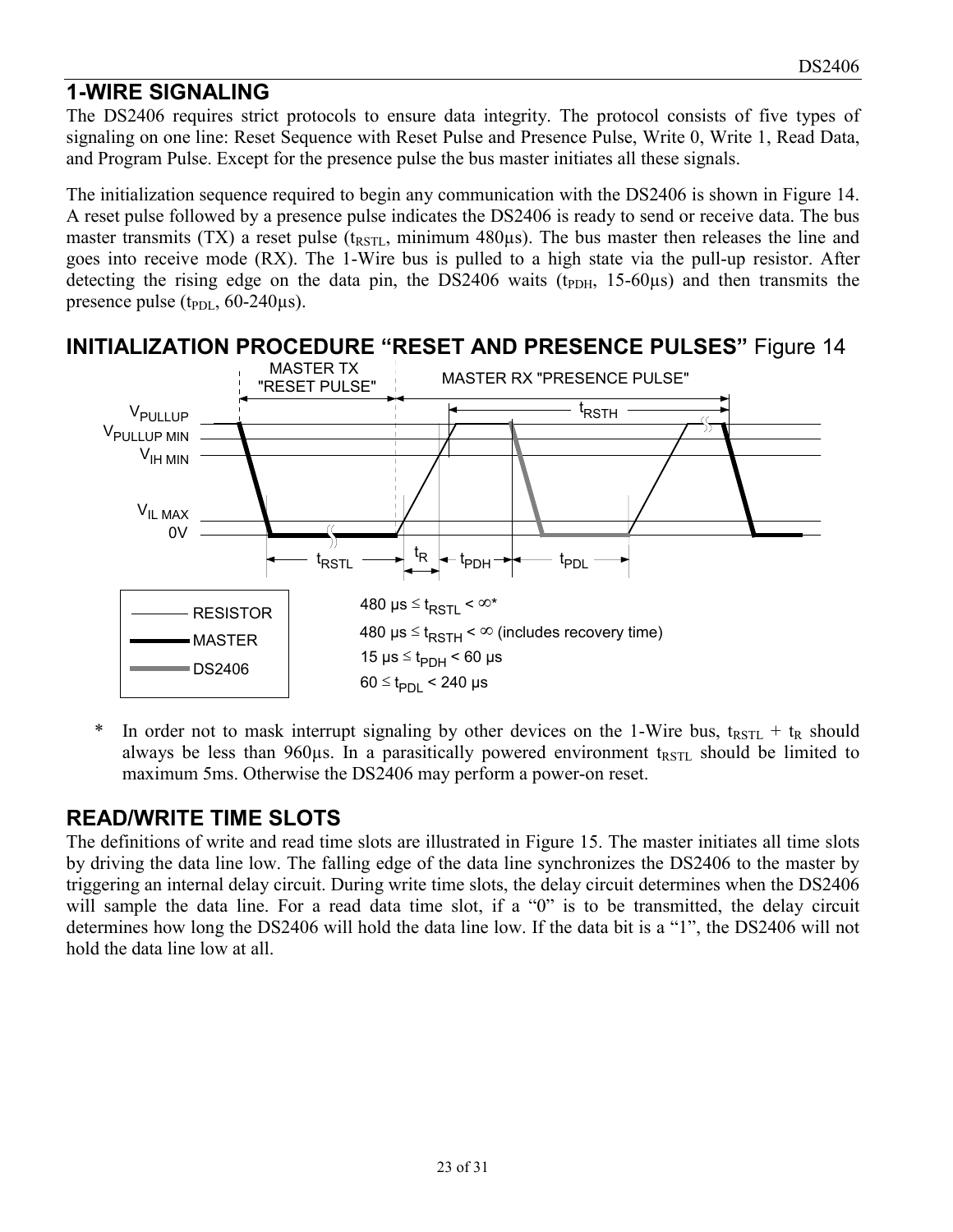# **READ/WRITE TIMING DIAGRAM Figure 15**



#### **Write-one Time Slot**

#### **Write-zero Time Slot**

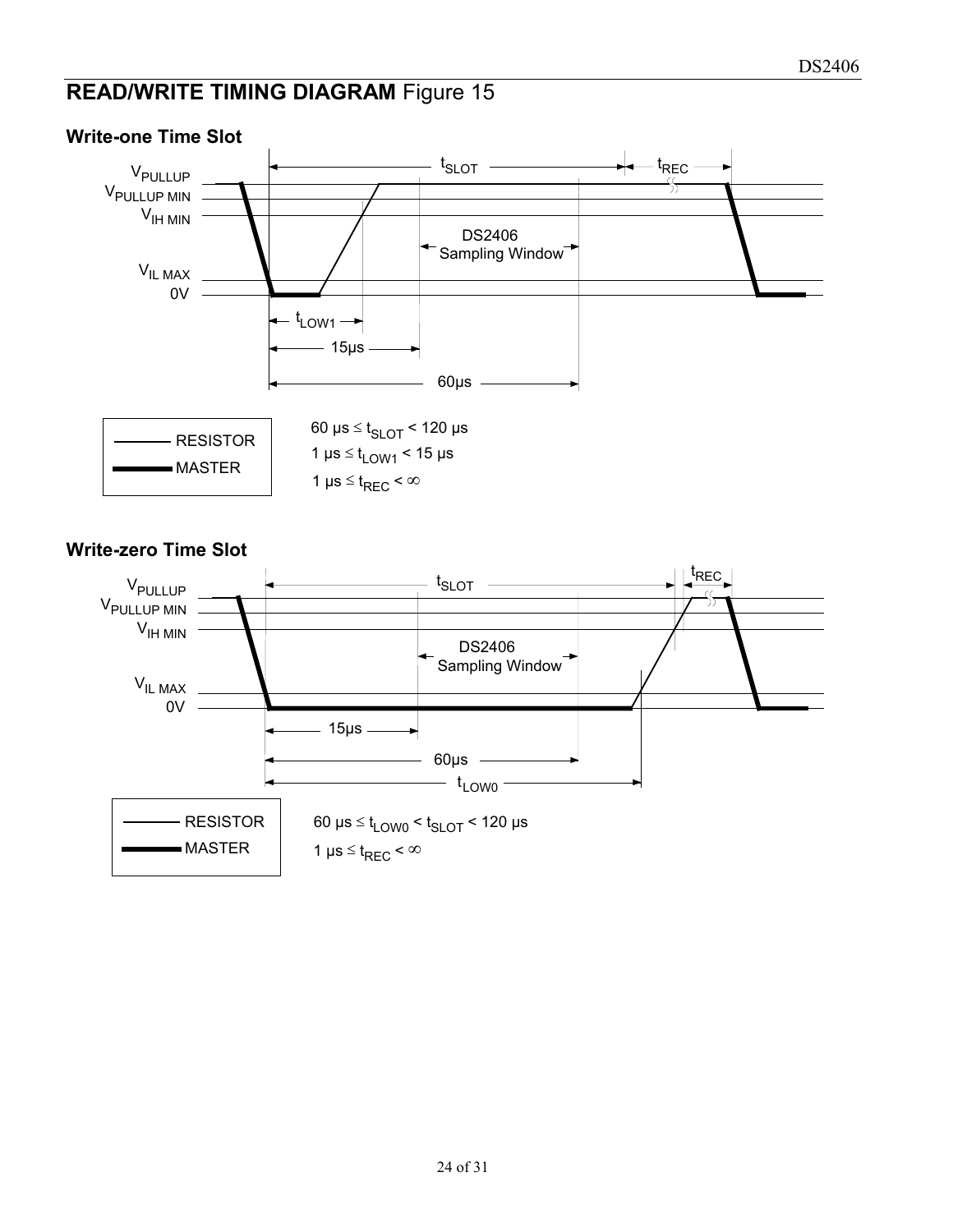# **READ/WRITE TIMING DIAGRAM** (continued) Figure 15



#### **Read-data Time Slot**

\* The optimal sampling point for the master is as close as possible to the end time of the  $15\mu s$  t<sub>RDV</sub> period without exceeding  $t_{RDV}$ . For the case of a Read-one time slot, this maximizes the amount of time for the pull-up resistor to recover the line to a high level. For a Read-zero time slot it ensures that a read will occur before the fastest 1-Wire devices(s) release the line ( $t_{RELEASE} = 0$ ).

## **PROGRAM PULSE**

To copy data from the 8-bit scratchpad to the EPROM data or status memory, a program pulse is applied to the data line after the bus master has confirmed that the CRC for the current byte is correct. During programming, the bus master controls the transition from a state where the data line is idling high via the pull-up resistor to a state where the data line is actively driven to a programming voltage of 12V providing a minimum of 10mA of current to the DS2406. This programming voltage (Figure 16) should be applied for 480µs, after which the bus master should return the data line to the idle high state. Note that due to the high voltage programming requirements for any 1-Wire EPROM device, it is not possible to multi-drop non-EPROM based 1-Wire devices with the DS2406 during programming. An internal diode within the non-EPROM based 1-Wire devices will attempt to clamp the data line at approximately 8V and could potentially damage these devices.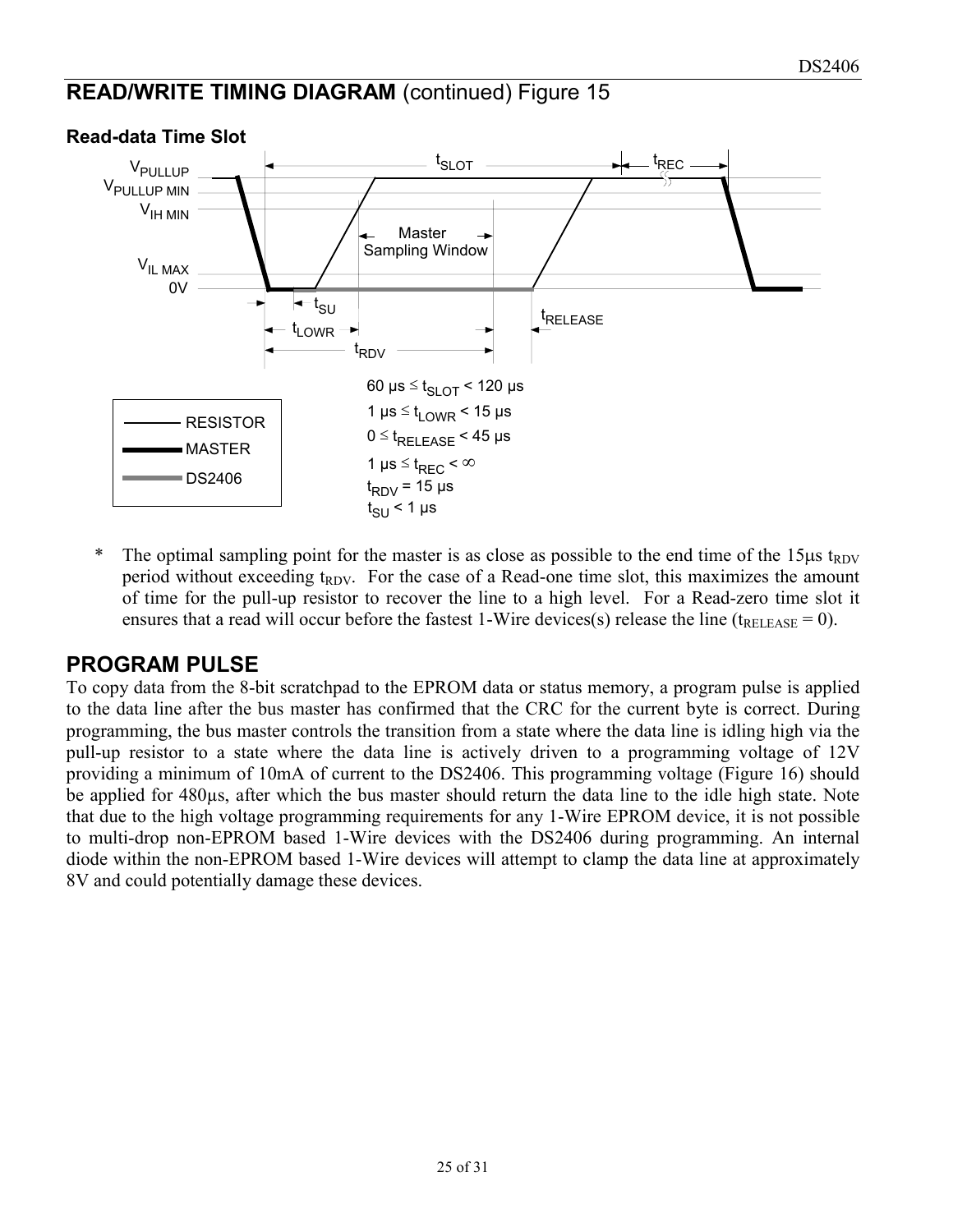

# **CRC GENERATION**

With the DS2406 there are two different types of CRCs (Cyclic Redundancy Checks). One CRC is an 8-bit type. It is computed at the factory and lasered into the most significant byte of the 64-bit ROM. The equivalent polynomial function of this CRC is  $X^8 + X^5 + X^4 + 1$ . To determine whether the ROM data has been read without error the bus master can compute the CRC value from the first 56 bits of the 64-bit ROM and compare it to the value read from the DS2406. This 8-bit CRC is received in the true form (non-inverted) when reading the ROM.

The other CRC is a 16-bit type, generated according to the standardized CRC16-polynomial function  $X^{16}$  $+ X^{15} + X^2 + 1$ . This CRC is used for error detection when reading Data Memory, Status Memory, or when communicating with PIO channels. It is the same type of CRC as is used with NVRAM based iButtons for error detection within the iButton Extended File Structure. In contrast to the 8-bit CRC, the 16-bit CRC is always returned in the complemented (inverted) form. A CRC-generator inside the DS2406 chip (Figure 17) will calculate a new 16-bit CRC as shown in the command flow chart of Figure 7. The bus master may compare the CRC value read from the device to the one it calculates from the data and decides whether to continue with an operation or to re-do the function that returned the CRC error.

When reading the data memory of the DS2406 with the Read Memory command, the 16-bit CRC is only transmitted at the end of the memory. This CRC is generated by clearing the CRC generator, shifting in the command, low address, high address, and every data byte starting at the first addressed memory location and continuing until the end of the physical data memory is reached.

When reading the Status Memory, the 16-bit CRC is transmitted at the end of the 8-byte Status Memory page. The 16-bit CRC will be generated by clearing the CRC generator, shifting in the command byte, low address, high address, and the data bytes beginning at the first addressed memory location and continuing until the last byte of the Status Memory is reached.

When reading the data memory of the DS2406 with the Extended Read Memory command, there are two situations where a 16-bit CRC is generated. One 16-bit CRC follows each Redirection Byte; another 16-bit CRC is transmitted after the last byte of a memory data page is read. The CRC at the end of the memory page is always the result of clearing the CRC generator and shifting in the data bytes beginning at the first addressed memory location of the EPROM data page until the last byte of this page. With the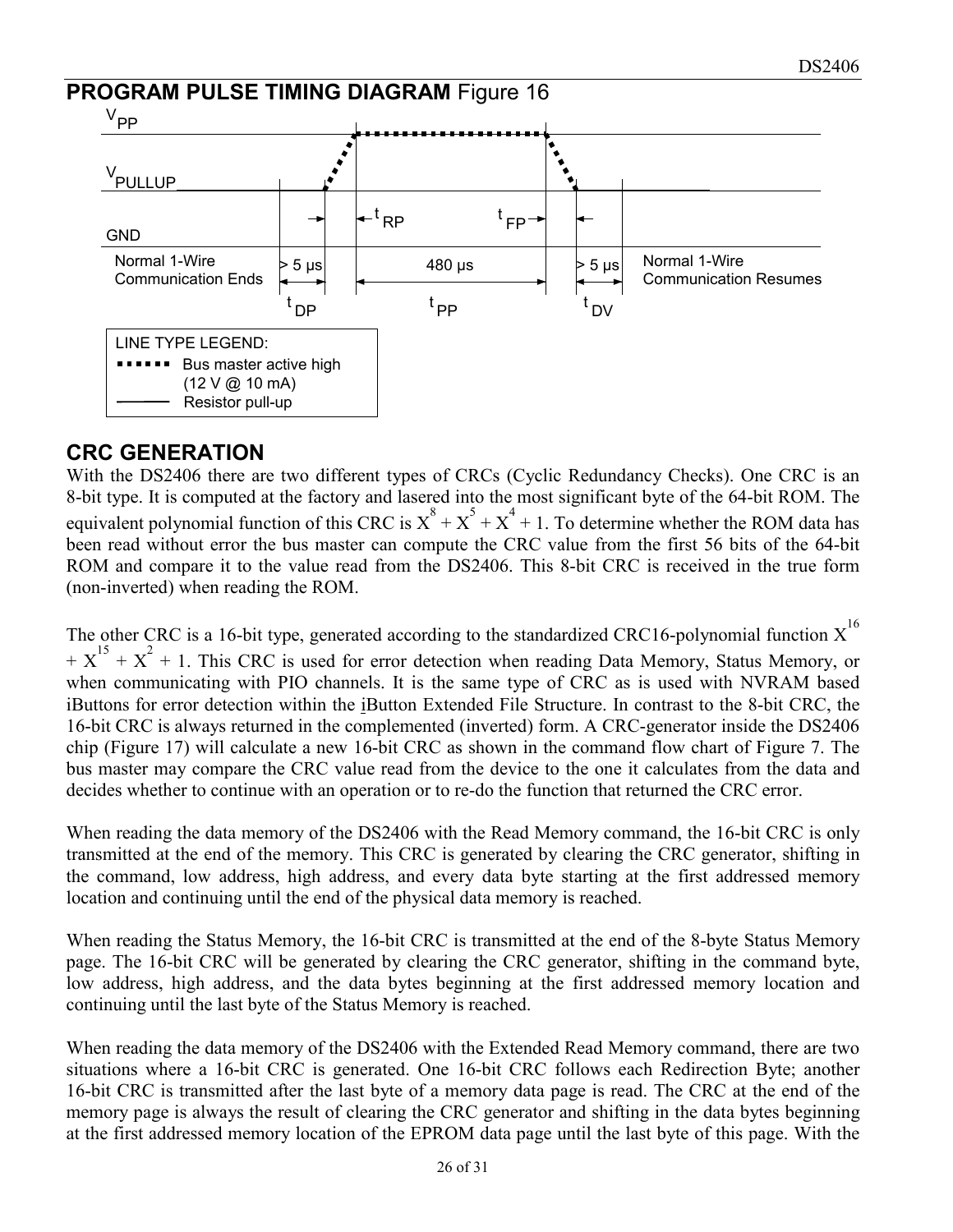initial pass through the Extended Read Memory flow chart the 16-bit CRC value is the result of shifting the command byte into the cleared CRC generator, followed by the two address bytes and the Redirection Byte. Subsequent passes through the Extended Read Memory flow chart will generate a 16-bit CRC that is the result of clearing the CRC generator and then shifting in only the Redirection Byte.

When writing to the DS2406 (either data memory or status memory), the bus master receives a 16-bit CRC to verify that the data transfer was correct before applying the programming pulse. With the initial pass through the Write Memory/Status flow chart the 16-bit CRC will be generated by clearing the CRCgenerator, shifting in the command, low address, high address and the data byte. Subsequent passes through the Write Memory/Status flow chart due to the DS2406 automatically incrementing its address counter will generate a 16-bit CRC that is the result of loading (not shifting) the new (incremented) address into the CRC generator and then shifting in the new data byte.

When communicating with a PIO channel using the Channel Access command, one can select whether and how often a 16-bit CRC will be added to the data stream. This CRC selection is specified in the Channel Control byte 1 and may be changed with every execution of the Channel Access command. Depending on the CRC selection, the device can generate a CRC after every byte that follows the Channel Info byte, after each block of eight bytes or after each block of 32 bytes. If the CRC is enabled, with the initial pass through the Channel Access flow chart the 16-bit CRC will be generated by clearing the CRC-generator, shifting in the command, Channel Control Bytes 1 and 2, Channel Info Byte and the specified amount of data bytes (1, 8, or 32). Subsequent passes through the Channel Access flow chart will generate a 16-bit CRC that is the result of clearing the CRC generator and then shifting in the new data byte(s). This algorithm is valid for all accesses to the PIO channels, continuous reading or writing as well as toggling between read and write.

The comparison of CRC values and decision to continue with an operation are determined entirely by the bus master. There is no circuitry on the DS2406 that prevents a command sequence from proceeding if a CRC error occurs. For more details on generating CRC values including example implementations in both hardware and software, see the "Book of DS19xx iButton Standards".



# **CRC-16 HARDWARE DESCRIPTION AND POLYNOMIAL** Figure 17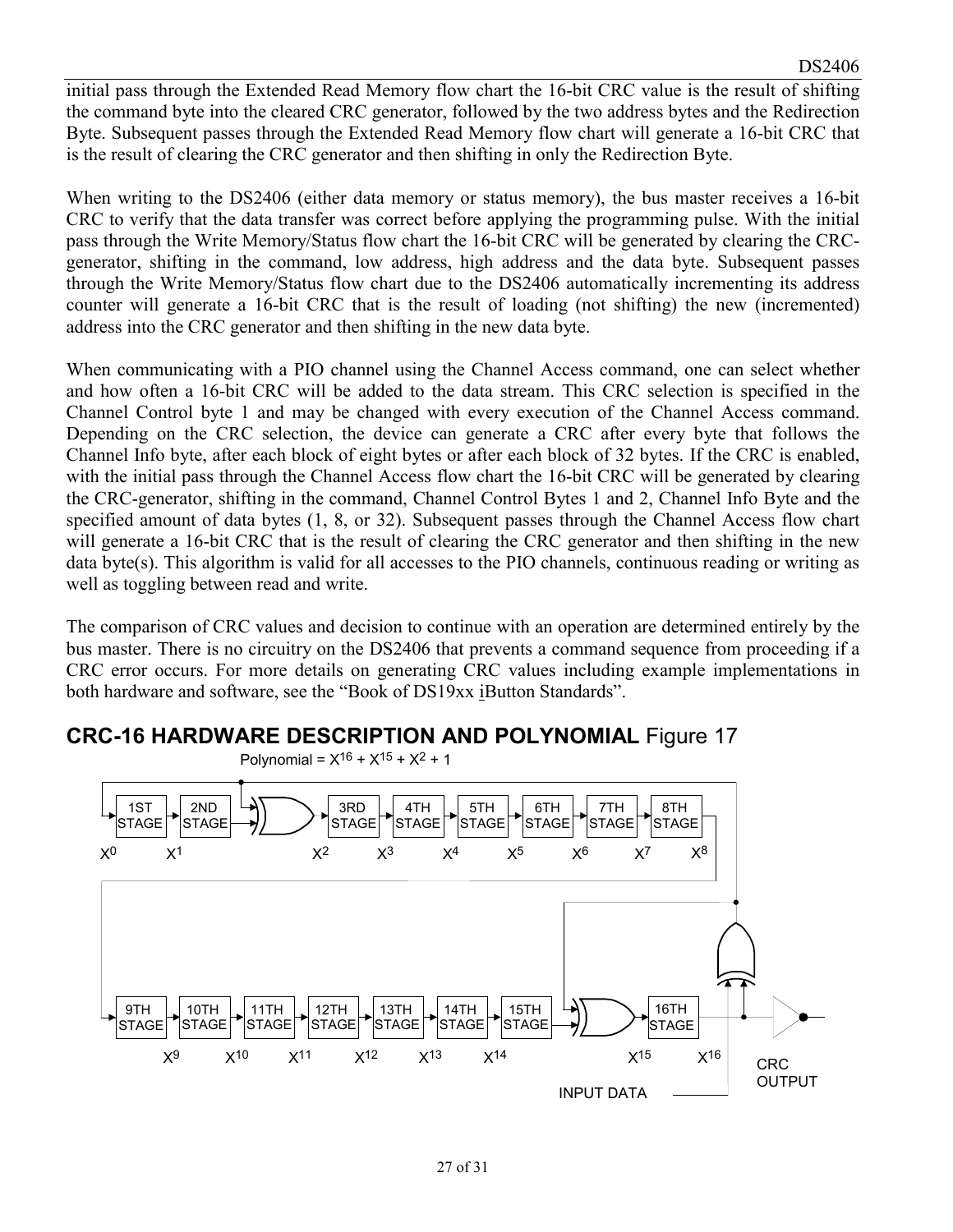# **ABSOLUTE MAXIMUM RATINGS\***

Voltage on DATA or PIO-A to Ground  $-0.5V$  to  $+13.0V$ Voltage on  $V_{CC}$  or PIO-B to Ground  $-0.5V$  to  $+6.5V$ Operating Temperature Range  $-40^{\circ}$ C to  $+85^{\circ}$ C Storage Temperature Range<br>
Soldering Temperature<br>
See J-STD-020A

See J-STD-020A Specifications

\* This is a stress rating only and functional operation of the device at these or any other conditions above those indicated in the operation sections of this specification is not implied. Exposure to absolute maximum rating conditions for extended periods of time may affect reliability.

# **DC ELECTRICAL CHARACTERISTICS**

| <b>DATA PIN</b>                | ( $V_{\text{PID}}$ =2.8V to 6.0V; -40°C to +85°C) |            |               |            |              |              |
|--------------------------------|---------------------------------------------------|------------|---------------|------------|--------------|--------------|
| <b>PARAMETER</b>               | <b>SYMBOL</b>                                     | <b>MIN</b> | <b>TYP</b>    | <b>MAX</b> | <b>UNITS</b> | <b>NOTES</b> |
| 1-Wire Input High              | $\rm V_{IH}$                                      | 2.2        |               |            |              | 1, 6         |
| 1-Wire Input Low               | $\rm V_{II}$                                      | $-0.3$     |               | 0.8        |              | 1, 13        |
| 1-Wire Output Low $\omega$ 4mA | $V_{OL}$                                          |            |               | 0.4        |              |              |
| 1-Wire Output High             | $\rm V_{OH}$                                      |            | $\rm V_{PUP}$ | 6.0        |              |              |
| <b>Input Load Current</b>      |                                                   |            |               |            | uA           |              |
| Programming Voltage @ 10mA     | $V_{PP}$                                          | 11.5       |               | 12.0       |              |              |

# **DC ELECTRICAL CHARACTERISTICS**

| <b>PIO PINS</b>                     | (V <sub>PUP</sub> =2.8V to 6.0V; -40°C to +85°C) |                      |                      |            |              |              |
|-------------------------------------|--------------------------------------------------|----------------------|----------------------|------------|--------------|--------------|
| <b>PARAMETER</b>                    | <b>SYMBOL</b>                                    | <b>MIN</b>           | <b>TYP</b>           | <b>MAX</b> | <b>UNITS</b> | <b>NOTES</b> |
| Logic $1(A)$                        | $\rm V_{IIAA}$                                   | 2.2                  |                      | 12         |              | 1,6          |
| Logic $0(A)$                        | $\rm V_{IIA}$                                    | $-0.3$               |                      | 0.6        | V            |              |
| Output Sink Current $\omega$ 4V (A) | $I_{SA}$                                         |                      | See graph on page 30 |            | mA           | 11, 12       |
| Output Logic High (A)               | $\rm V_{OHA}$                                    |                      | $\rm V_{PUPA}$       | 12.0       | V)           | 1, 2         |
| Logic $1(B)$                        | $\rm V_{IHB}$                                    | 2.2                  |                      | 6.0        | V)           | 1,6          |
| Logic $0(B)$                        | $\rm V_{\rm ILB}$                                | $-0.3$               |                      | 0.4        | V            |              |
| Output Sink Current $\omega$ 4V (B) | $I_{SB}$                                         | See graph on page 30 |                      | mA         |              |              |
| Output Logic High (B)               | $\rm V_{OHB}$                                    |                      | $\rm V_{PUPB}$       | 6.0        | V            | 1, 2         |
| <b>Input Resistance</b>             | $R_I$                                            |                      | 10                   | 13         | $M\Omega$    | 9            |

# **DC ELECTRICAL CHARACTERISTICS V<sub>CC</sub> (V<sub>PUP</sub>=2.8V to 6.0V: -40°C to +85°C)**

| <b>PARAMETER</b>     | <b>SYMBOL</b> | . ו ט<br>MIN | <b>TYP</b> | <b>MAX</b> | UNITS | <b>NOTES</b> |
|----------------------|---------------|--------------|------------|------------|-------|--------------|
| Logic                | V IHC         | າ ດ<br>4.0   |            |            |       |              |
| Logic $0$            | V ILC         | $-0.3$       |            | $0.8\,$    |       |              |
| <b>Input Current</b> | <b>I</b> CC   |              |            | 4.0        | uΑ    |              |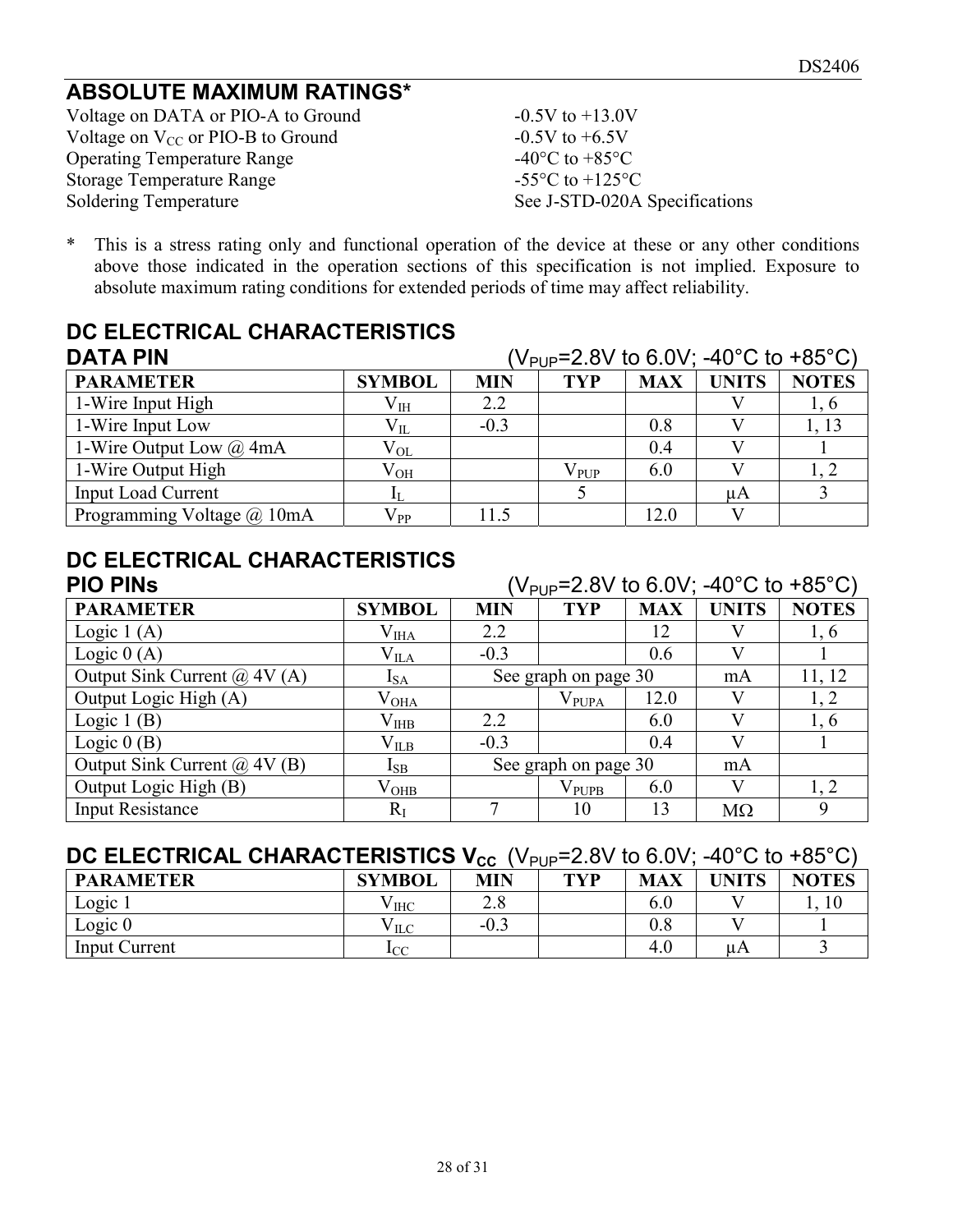DS2406

| <b>CAPACITANCES</b><br>$(t_A = 25^{\circ}C)$ |               |     |            |            |       |              |
|----------------------------------------------|---------------|-----|------------|------------|-------|--------------|
| <b>PARAMETER</b>                             | <b>SYMBOL</b> | MIN | <b>TYP</b> | <b>MAX</b> | UNITS | <b>NOTES</b> |
| Capacitance DATA Pin                         |               |     |            | 800        | pł    |              |
| Capacitance PIO-A Pin                        |               |     | 100        |            | pF    |              |
| Capacitance PIO-B Pin                        | ∪B            |     | 25         |            | pł    |              |
| Capacitance $V_{CC}$ Pin                     |               |     |            |            | nŀ    |              |

# AC ELECTRICAL CHARACTERISTICS (V<sub>PUP</sub>=2.8V to 6.0V; -40°C to +85°C)

| <b>PARAMETER</b>           | <b>SYMBOL</b>        | <b>MIN</b>     | <b>TYP</b> | <b>MAX</b> | <b>UNITS</b> | <b>NOTES</b> |
|----------------------------|----------------------|----------------|------------|------------|--------------|--------------|
| Time Slot                  | $t_{\text{SLOT}}$    | 60             |            | 120        | $\mu$ s      |              |
| Write 1 Low Time           | $t_{LOW1}$           |                |            | 15         | $\mu s$      | 16           |
| Write 0 Low Time           | $t_{LOW0}$           | 60             |            | 120        | $\mu$ s      |              |
| Read Low Time              | $t_{LOWR}$           |                |            | 15         | $\mu$ s      | 16           |
| Read Data Valid            | $t_{\rm{RDV}}$       |                | 15         |            | $\mu$ s      | 15           |
| Release Time               | t <sub>release</sub> | $\overline{0}$ | 15         | 45         | $\mu$ s      |              |
| Read Data Setup 1-Wire     | $t_{\rm SU}$         |                |            |            | $\mu$ s      | 5            |
| Recovery Time              | ${\rm t_{REC}}$      |                |            |            | $\mu$ s      |              |
| Reset High Time            | $t_{\rm RSTH}$       | 480            |            |            | $\mu$ s      | 4            |
| <b>Reset Low Time</b>      | ${\rm t}_{\rm RSTL}$ | 480            |            | 960        | $\mu$ s      | 8            |
| Presence Detect High       | $t_{\rm{PDH}}$       | 15             |            | 60         | $\mu$ s      |              |
| <b>Presence Detect Low</b> | $t_{\mathrm{PDL}}$   | 60             |            | 240        | $\mu$ s      |              |
| Read Data Setup PIO-A      | $t_{\rm SUA}$        | 0.5            |            |            | $\mu$ s      |              |
| Read Data Setup PIO-B      | $t_{\rm SUB}$        | 0.5            |            |            | $\mu$ s      |              |
| Delay to Program           | $t_{DP}$             | 5              |            |            | $\mu$ s      |              |
| Delay to Verify            | $t_{\rm DV}$         | 5              |            |            | $\mu$ s      |              |
| Program Pulse Width        | tpP                  | 480            |            | 5000       | $\mu$ s      | 14           |
| Program Voltage Rise Time  | $t_{RP}$             | 0.5            |            | 5.0        | $\mu$ s      |              |
| Program Voltage Fall Time  | $t_{FP}$             | 0.5            |            | 5.0        | $\mu s$      |              |

# **Definition of PIO Read Data Setup Time**

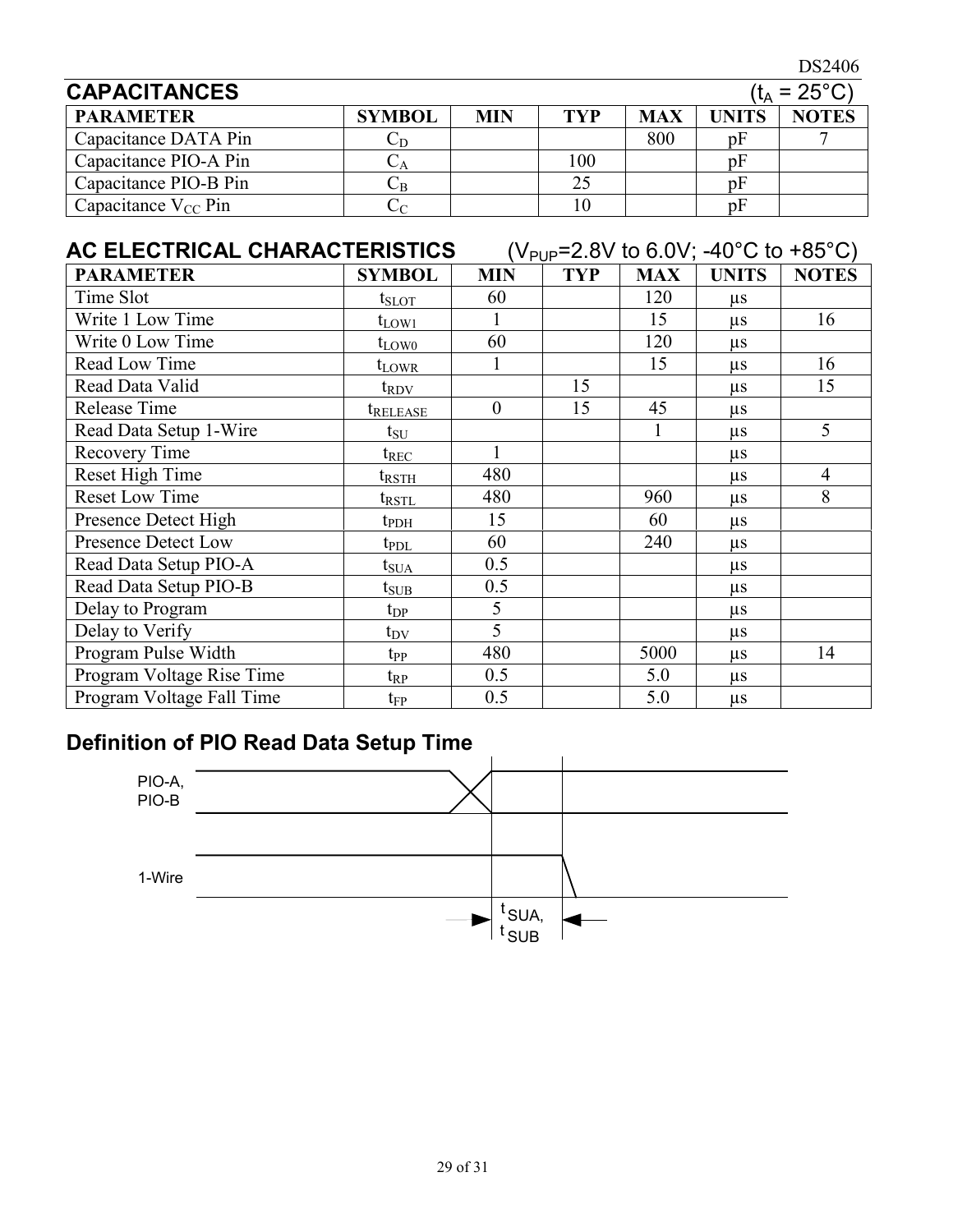

# **NOTES:**

- 1. All voltages are referenced to ground.
- 2.  $V_{\text{PUP}}$ ,  $V_{\text{PUPA}}$ ,  $V_{\text{PUPB}}$  = external pull-up voltage.
- 3. Input load is to ground.
- 4. An additional reset or communication sequence cannot begin until the reset high time has expired.
- 5. Read data setup time refers to the time the host must pull the 1-Wire bus low to read a bit. Data is guaranteed to be valid within 1µs of this falling edge and will remain valid for 14µs minimum (15µs total from falling edge on 1-Wire bus).
- 6.  $V_{\text{IH}}$  is a function of the chip-internal supply voltage. This voltage is determined by either the external pull-up resistor and  $V_{PUP}$  or the V<sub>CC</sub> supply, whichever is higher. Without V<sub>CC</sub> supply, V<sub>IH</sub> for either PIO pin should always be greater than or equal to  $V_{\text{PUP}}$  -0.3V.
- 7. Capacitance on the data pin could be 800pF when power is first applied. If a  $5k\Omega$  resistor is used to pull up the data line to  $V_{\text{PUP}}$ , 5µs after power has been applied the parasite capacitance will not affect normal communications.
- 8. The Reset Low Time ( $t_{RSTL}$ ) should be restricted to a maximum of 960 $\mu$ s to allow interrupt signaling; otherwise, it could mask or conceal interrupt pulses.
- 9. Input resistance is to ground.
- 10.  $V_{CC}$  must be at least 4.0V if it is to be connected during a programming pulse.
- 11. If the current at PIO-A reaches 200mA the gate voltage of the output transistor will be reduced to limit the sink current to 200mA. The user-supplied circuitry should limit the current flow through the PIO-transistor to no more than 100mA. Otherwise the DS2406 may be damaged.
- 12. PIO-A has a controlled turn-on output. The indicated currents are DC values. At  $V_{PUP} = 4.0V$  or higher the sink current typically reaches 80% of its DC value 1  $\mu$ s after turning on the transistor.
- 13. Under certain low voltage conditions  $V_{ILMAX}$  may have to be reduced to as much as 0.5V to always guarantee a presence pulse.
- 14. The accumulative duration of the programming pulses for each address must not exceed 5ms.
- 15. The optimal sampling point for the master is as close as possible to the end time of the  $15\mu s$  t<sub>RDV</sub> period without exceeding  $t_{RDV}$ . For the case of a Read-one time slot, this maximizes the amount of time for the pull-up resistor to recover the line to a high level. For a Read-zero time slot it ensures that a read will occur before the fastest 1-Wire devices(s) release the line ( $t_{RELEASE} = 0$ ).